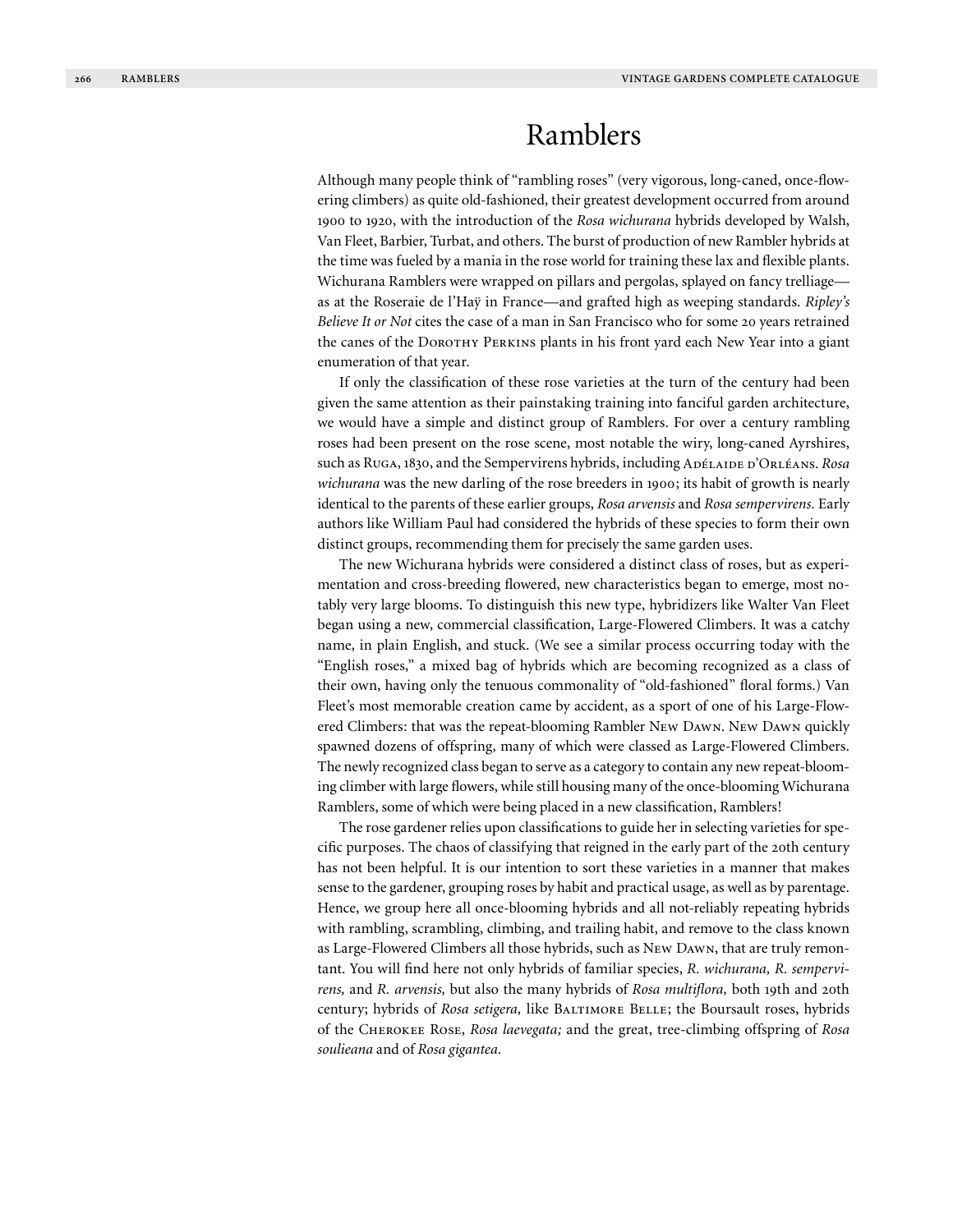# Habit

Rambling, scrambling, climbing, and trailing habits are the sole links in this very large group of once-bloomers; nonetheless, the gardener will be looking for roses which fit this general description. We break them down into five distinct habits which roughly correspond to the salient features of one or another of their wild ancestors.

- 1. (E.g., AMADIS) The Boursault group, believed to be derived from *Rosa alpina*, that are thornless, lax shrubs of dense growth and arching-trailing habit.
- 2. (E.g., Carnea) The Multiflora group, tall and arching like their ancestor, *Rosa multiflora,* but with a hybrid vigor that produces very long canes, lightly thorned, with immense flower panicles on lateral shoots.
- 3. (E.g., Dorothy Perkins) The very lax and trailing offspring of *Rosa wichurana, Rosa arvensis,* and *Rosa sempervirens.*
- 4. (E.g., Climbing American Beauty) A group of hybrids of many of the above species, especially *Rosa wichurana* and *Rosa multiflora* which are stouter of cane, usually large-flowered, with a spreading habit and long canes that drape outwards, creating handsome mounds.
- 5. (E.g., Tea Rambler) Massive Rambler-Climbers of varied parentage that will attain great size as free-standing shrubs, or lend themselves to covering very large structures and climbing very high into sturdy trees, including *Rosa soulieana* and *Rosa gigantea.*



## Adélaide d'Orléans

R (HSem) o/fff/3 Jacques, 1826 [Huntington] Wide white petals give this small flower a gracefulness that attracts attention in our garden. It ascends a pillar amongst other old roses; such structures suit the Sempervirens Ramblers. Smooth dark foliage, wiry rambling canes, the flowers bearing a touch of blush pink.

#### **AGLAIA**

R (HMult) o/fff/4 Lambert, 1896 [Huntington] This beautiful, small-flowered rose is very much at home in California; seen everywhere along the roadsides in spring, flaunting its pale, straw-yellow blooms with amazing abandon. Best as a free-standing mountain of color, at the back of the border, as its small prickles are clothes-catchers.

## Albéric Barbier

R r/ff/3 Barbier, 1900 [Robinson, collected] Glossy, black-green foliage provides a fine foil to the creamy white, formally double flowers of Albéric Barbier; perhaps the most elegant of all Ramblers. Though sharpely barbed with thorns, ALBERIC BARBIER is a desirable rose, for it is always very healthy and handsome year-round in the garden.

## **ALBERTINE**

R (LCl) rr/fff/4 Barbier, 1921 [Liggett] In England this is still a favorite; large, loosely double, clear pink blooms with darker shadings. An incredibly abundant bloomer, which can continue through the summer. We have come across some rather magnificent rambling roses, but few can compare with a well-grown ALBERTINE.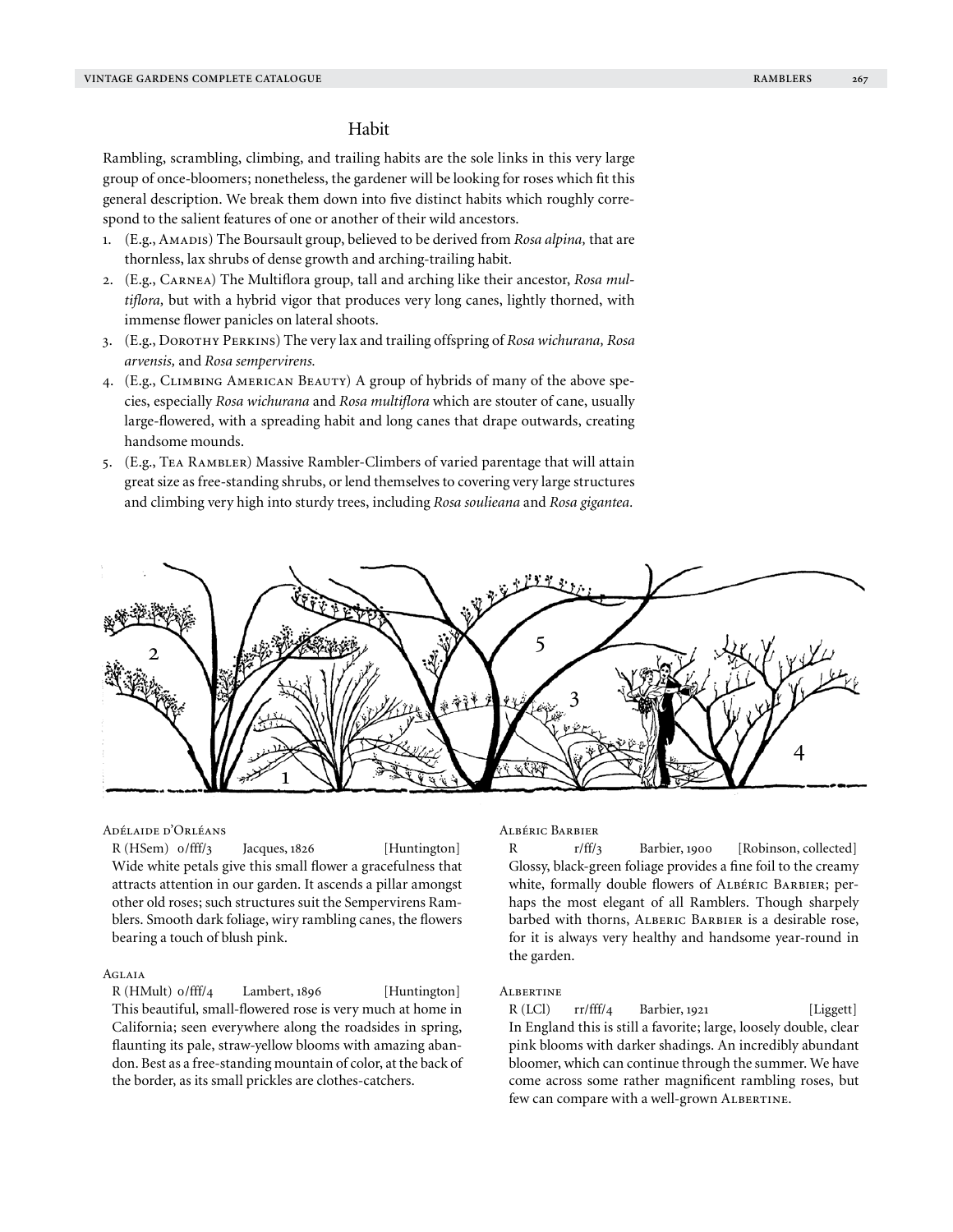# ALCHYMIST

# [ALCHEMIST]

R (LCl; S) o/fff/1 Kordes, 1956 [Pickering] From the Eglantines comes this amber-gold rose of oldfashioned flower form, its extremely double and flat blooms graced with a honey-Tea scent. Like its namesake, it transforms all colors to gold.

#### Alexandre Girault

R (LCl) r/ff/3 Barbier, 1909 [Lowe/Huntington] A classic Wichurana hybrid, with very flexible canes 10' in length; ideal for training on pillars and pergolas, as seen most notably on the great trelliage at the Roseraie de l'Haÿ. Flowers deep carmine pink to dusky red with saffron petal bases.

#### Alexandre Trémouillet\*

R r/fff/3 Barbier, 1903 [Belovich] Étienne Bouret's beautiful portraits of this very rare Barbier Rambler from the Roseraie de l'Haÿ take away your breath! In life it is even more moving. Double, heavily buttoned centers tint flesh color, tinted apricot. The flowers seem crumpled, then fluffed up again like old silk. It explodes in bloom in mid-summer, then softly fades. Deliciously scented. Our humble gratitude to Anne Belovich who gave us this.

## **ALIDA LOVETT**

 $R$  (LCl)  $r/ff/4$  Van Fleet, 1905 [HRG] Dr. Van Fleet created many lovely large-flowered Ramblers ; all were fragrant and vigorous, with tough foliage inherited from the glossy *Rosa wichurana*. ALIDA is one of the loveliest, with soft pink flowers shaded creamy yellow at the base.

#### Alpenfee

R  $r/f/2$  Geschwind, c. 1890 [SJHRG] Charming double flowers of soft, cool pink with a light fragrance set against large, rounded foliage; this appears to be a Setigera hybrid. Very impressive in full bloom, with some reliable rebloom in mild climates.

## Amadis

## [Crimson Boursault]

 $R (Bslt)$  rr/fff/1 Laffay, 1829 [Lowe] Deep plum-purple, globular flowers, shaded with crimson and marked white inside; in small clusters on an arching plant with thornless, maroon-colored stems.

#### **AMERICA**

R  $r/f/3$  Walsh, 1915 [Korbel] Small single flowers of light pink with white eyes come in large clusters, lightly fragrant. This name was usurped by J&P in 1976 with no apparent objection by the ARS.

## American Pillar

R r/ff/4 Van Fleet, 1902 [Robinson, collected] Large, single, carmine-pink blossoms, white in the center, in massive clusters. One of the glories of midsummer along the rural roadsides of Northern California.

## Améthyste\*

R(HWich) r/f/2 Nonin, 1911 [Ashdown] Thanks to Dan Russo this rose, which very nearly got reintroduced to commerce under a very wrong name, has been brought back under the right one. AMÉTHYSTE may still be lurking about under the name PURPLE EAST, and for years the rambler VIOLETTE was distributed as AMÉTHYSTE. Finally this lovely and simple rose; rich purple flowers are semi-double with small white centers, the color tinted with violet.

## **ANEMONE**

## [*Rosa* × *anemonoides*]

R (HLaev) rr/ff/4 Schmidt, 1844 [Robinson, collected] Vita Sackville-West trained it two stories up on a brick wall, its enormous, single, glowing, pale-pink flowers ushering in the spring. In California we have seen it continuing its bloom into fall, when it is trained, and the excess growth kept in check.

## Apple Blossom (Burbank)\*

R (HMult) o/f/5 Burbank, 1932 [Robinson, found] Single, light pink blossoms, paling to white at the eyes, in clusters of up to two hundred, creating a dramatic display. Stout canes, heavily armed with short prickles which are easy to handle. Can become a mountainous plant.

#### Apple Blossom (Dawson)\*

 $R$  (HMult)  $o/f/5$  Dawson, 1890 [Beales] Semi-double blush pink flowers with a white eye, fragrant and prolific, this is a very vigorous Rambler that blooms late in the season. We received this from Europe as Burbank's Apple Blossom, but believe it to correspond to the Jackson Dawson Apple Blossom. G. A. Thomas gives an apt description of the single flowered pink that we have grown for some years and was collected at Burbank's home.

#### $A$ pricot Glow<sup>\*</sup>

R (LCl) rr/fff/4 Brownell, 1936 [Schultheis] One of the large-flowered Brownell Ramblers, introduced in 1936. Raised from Dr. Van Fleet, Emily Gray, and Jacorre. Medium-sized, full-petaled flowers are somewhat quartered and buttoned, starting deep apricot aging to buff pink. Glossy and disease-resistant foliage.

#### "Arcata Pink Globe"

R rr/fff/3 unknown, found [Sims & Lowery] Discovered in Arcata, California, a globular, blush-pink rose with long, rambling canes. I had thought this to be a climbing old Noisette type like Aimee Vibert Scandens, but now believe this to be a Rambler, perhaps an old Setigera hybrid.

## ASTRA DESMOND\*

R  $0/-/2$  unknown, unknown [Beales] Double, loose rosettes of marble-white form dense clusters that wreathe the long branches of this rambler. Its origin unknown, Astra Desmond has been distributed for many years by Peter Beales' nursery in Britain.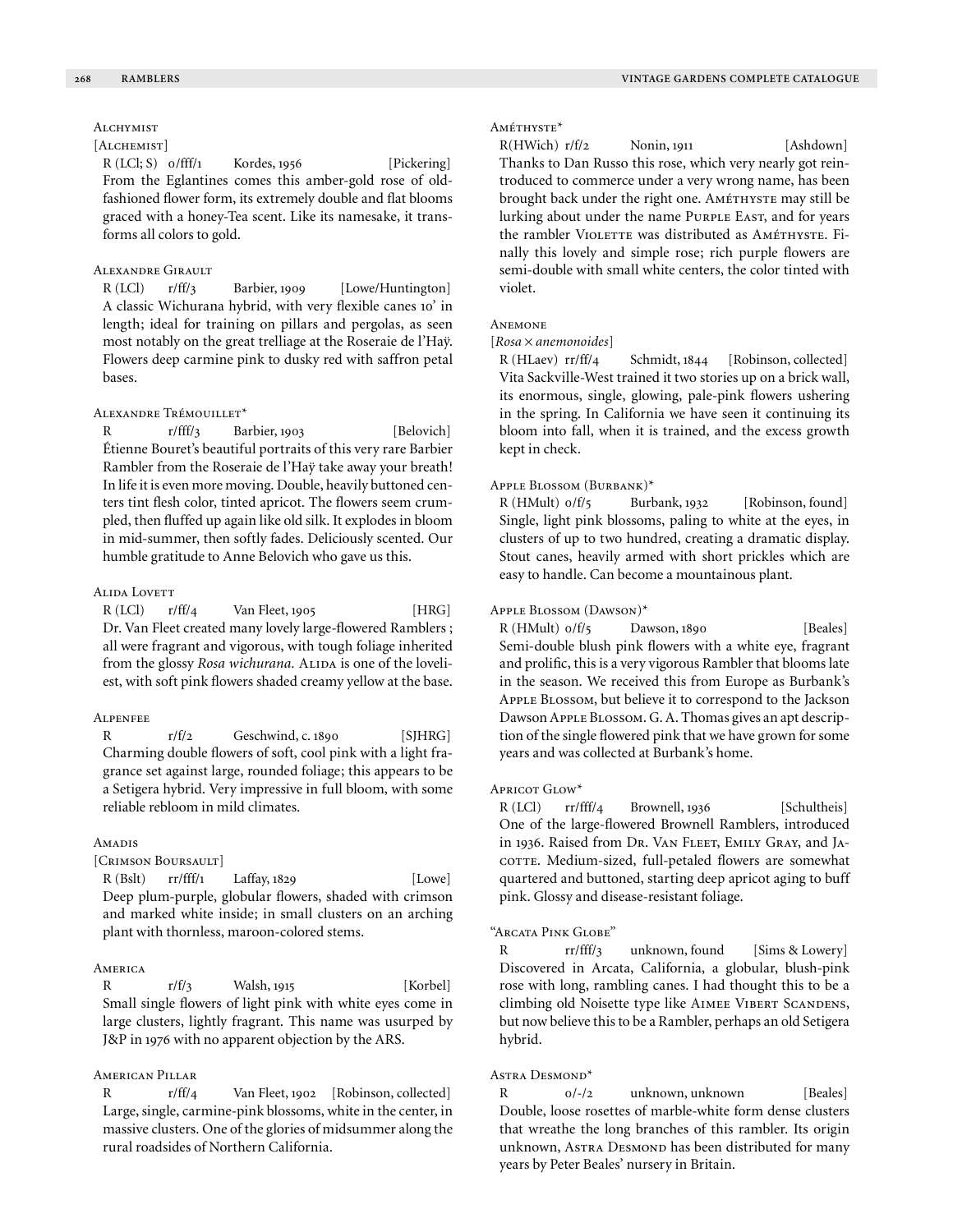## Auguste Gervaise

R  $r/ff/3$  Barbier, 1916 [SJHRG] Very large flowers of soft yellow and salmon pink that fade to nearly white. While considered a once-flowering Rambler, this French hybrid repeats rather well here in the late summer.

## Aviateur Blériot

R r/fff/3 Fauque, 1910 [Matson] Dark, olive-green foliage crowned with orange-yellow buds that open very double, high-centered and egg-yolk yellow. Fragrant, smallish blooms appear over an extended season, only rarely making a dramatic sheet of color.

## Ayrshire Splendens

[SPLENDENS, MYRRH-SCENTED ROSE]

R (Ayr) o/fff/3 unknown, pre-1837 [Greenmantle] Small, fat, crimson buds open to wide, semi-double white blossoms tinged with pink. Very fragrant and floriferous, making one of the finest displays of any Rambler.

## Baltimore Belle

R (HSet) rrr/ffff/2 Feast, 1843 [Matson] This hybrid between the Prairie Rose and a Noisette produces exquisite, scrolled, pink buds of rich perfume in small clusters, creating a sumptuous display for a long time during the main rose bloom, and then good rebloom in the fall.

#### Belle Blanca

R (HG) o/fff/5 unknown, c. 1903 [Matson] A white sport of BELLE OF PORTUGAL, sharing the same vigorous habit, semi-double Tea-like flowers, elegantly scrolled and nodding, with a spicy, herbal fragrance. Fairly tender; not known to survive well in cold climates.

#### Belle Portugaise

#### [BELLE OF PORTUGAL]

R (HG) o/fff/5 Cayeux, 1903 [Robinson, collected] Seen all over California, festooning oak trees and smothering old homesteads, this unique hybrid between *Rosa gi*gantea and the famous early HT REINE MARIE HENRIETTE combines the nodding delicacy of a semi-double Tea rose in a soft shrimp-pink with the tree-climbing verve of Himalayan Ramblers. Tender.

### Belvedere (see Princesse Marie)

"Berkeley Botanic Single Cream"

R  $0/ff/3$  unknown, found [UCBBG] Simple flowers with crisp, round, cream-colored petals, blooming in small clusters and a pleasing perfume; this was brought to us from UC Berkeley many years ago. It is a Wichurana hybrid, but we have not identified it.

## **BESS LOVETT**

 $R (LCI)$   $r/fft/4$  Van Fleet, 1915 [BBG] Large, reflexing, peony-formed flowers of deep rose, red in the bud; this rose forms a trio of sisters with ALIDA LOVETT and MARY LOVETT, which were considered by Horace Mc-Farland to be the very best of the Large-Flowered Climbers.

## Bleu Magenta\*

R (Mult) r/ff/2 unknown, unknown[Roses Unlimited] One of the violet Ramblers that lives under a mystery name, its original being still obscure. Larger flowers than most of this type, with more petals, a flat open blossom and violet coloring that tends toward maroon.

#### Bloomfield Courage

R r/f/3 Thomas, 1925 [Huntington] A striking rose, with 1-inch scarlet-crimson, single flowers whose broad white centers and golden stamens make quite a brilliant effect as it blooms in great profusion in mid-season.

## Blush Boursault

[CALYPSO]

 $R (Bslt)$   $r/fff/1$  unknown, c. 1848 [Lowe] The Boursaults are a wonderful group of roses too little appreciated, and far too seldom grown. They are thornless Ramblers that bloom very early in the season, fragrant, subtle, and delicate; and perhaps the most subtle and delicate is BLUSH BOURSAULT, whose coloring is the softest pink imaginable. Some rebloom in Northern California.

#### Blush Rambler\*

 $HMult$   $o/ff/2$  B. R. Cant, 1903 [Beales] Semi-double, blush pink flowers in large clusters weigh down the stems of this old Multiflora Rambler.

#### Blushing Beauty

 $R (LCI)$   $r/ff/4$  Burbank, 1934 [Huntington] One of Luther Burbank's introductions, and a rose of the most delicate coloring, combining several shades of palest, shell-pink in a pert array of petals with a silken sheen.

#### Bobbie James

R o/ffff/5 Sunningdale Nsy., 1961 [Bates] A found seedling named by Graham Thomas when he worked at the Sunningdale Nursery. Single, creamy-ivory blooms with golden stamens, 2 to 3 inches across in very large panicles. This vigorous climber is ideal for growing into a strong tree, from which it will cascade with a very fragrant display.

#### Breeze Hill

#### ["Breeze Hill #2"]

 $R (LCI)$   $r/fff/4$  Van Fleet, 1926 [Knopf] Very double flowers of exquisite formation, cupped and reflexed, make a swirl of petals with rolled edged, in soft buff shading to peach-blush. This is Ruth Knopf's version of BREEZE HILL, imported from England many years ago, which we now believe to be correct. Foliage on this form is smallish, serrate, olive-green; growth more compact than "Brooklyn Beauty" (what we once thought was Breeze HILL), which has large, nearly toothless leaves of leaden green and very stout canes.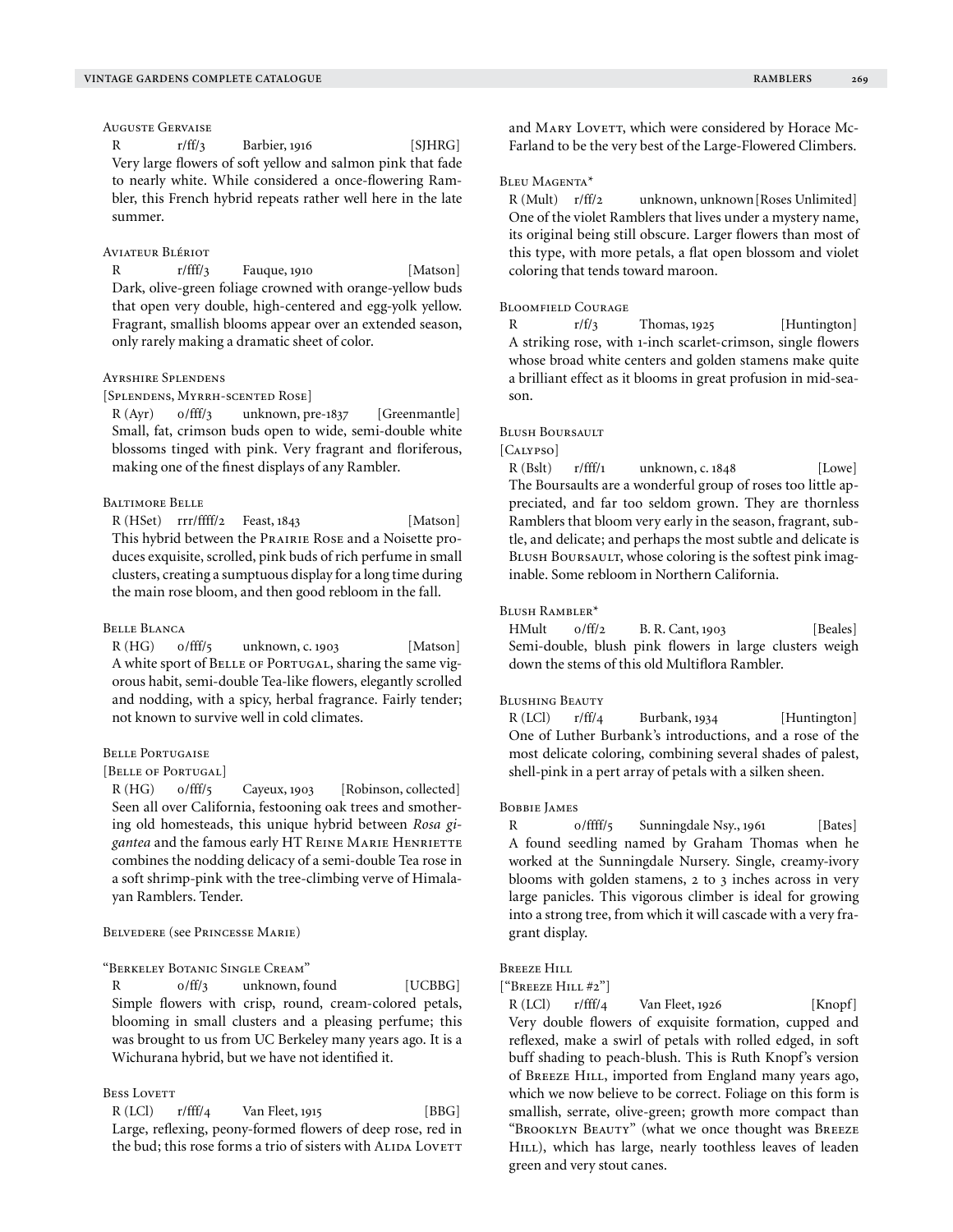

## Brenda Colvin

[Rosa filipes 'BRENDA COLVIN']

R 0/fff/5 Colvin; Sunningdale, 1970 [SJHRG] A splendid form of *R. filipes,* and a refreshing alternative to KIFTSGATE, which is now everywhere. Very large clusters of flowers, pink in the bud, open to semi-double white with yellow stamens and a rich musk fragrance. A very late bloomer with glossy, rich light green foliage, smooth stems with few thorns.

#### "Brooklyn Beauty"

["Breeze Hill #1"]

 $R (LCI)$  r/fff/4 Van Fleet, 1926 [BBG] Fleshy-apricot-pink cupped flowers with a delicious scent, handsomely cupped and reflexed with rolled petal edges. This we received from the Brooklyn Botanic Garden; we now believe this is not BREEZE HILL, and continue to study it with the help of others like Dan Russo.

## "Burbank White Rambler"

R r/ff/4 Burbank, 189? [Robinson] A crisp, clean, creamy white single flower of about 2 inches, in small clusters, with glossy, healthy foliage, making a spectacular effect in full flower. Found by Phillip Robinson on the old experimental farm of Luther Burbank.

## CAPTAIN KIDD<sup>\*</sup>

R  $0/f\text{f}/2$  Horvath, 1934 [Schultheis] That such a recently introduced rose could be both so rare and have had so little written about it, with virtually no illustrations published of it, seems odd. So it is with trepidation we offer this, having more than once received an incorrect rose under this name. Yet this is promising to fulfill our expectations: rose crimson blooms that can be darker in humid conditions are cupped and fragrant, loosely double. The flowers come on good long stems, and it has the coldhardiness of its wild parent, *Rosa setigera*, the Prairie Rose.

#### **CARNEA**

#### [*Rosa multiflora carnea*]

 $R(Sp)$   $0/\text{fff}/2$  Thory, 1804 [Beales] What we have grown for years as CARNEA is the sport parent of the Polyantha rose Pink Pet, an old Rambler called LAURE DAVOUST, which we refer you to in our catalogue. Carnea is a much less double, very fragrant and delicate in its tints of pink and cream; this rose we have recently imported from Europe and believe we have finally the correct thing. Aficionados of the roses of Redouté will delight in being able to obtain this very old rose. This is believed to be a double sport of *R. multiflora cathayensis,* which was brought at a later date to Europe.

## "Caroubier"

R r/f/3 unknown, unknown [SJHRG] Though wrongly named, the real item being red, this Wichurana Rambler is really very pretty; single to semidouble blooms of blush pink with cherry pink edges, holding a very poised, cupped form.

## Casimir Moullé\*

R  $0/-/3$  Barbier, 1910 [Belovich] Flat button rosettes are deep magenta with nearly white reverses; this produces a lovely halo effect with each blossom, and a sprite-like presence. A seedling of the lovely Polyantha, MME. NORBERT LEVAVASSEUR, this marks an unusual entry of Polys into the development of Ramblers.

#### Chaplin's Pink Climber

 $R (LCI)$   $0/-/2$  Chaplin Bros., 1928 [SJHRG] Flowers are rather large for this style of Wichurana Rambler with a glowing color effect; rich pink to scarlet pink. The blooms are double, flat, round in outline and are crowded together on the stems, overwhelming you with their profusion.

## Chevy Chase

R  $0/ff/4$  Hansen, 1939 [Liggett] An unusual Rambler in being derived from *Rosa soulieana* rather than *R. wichurana* or *R. multiflora.* Very double, small flowers of deep, bright crimson which retain their brilliance with age.

#### Christine Wright

R (LCl) rr/fff/4 Hoopes, 1909 [Robinson, collected] Often compared with Climbing American Beauty, raised by the same breeder, CHRISTINE WRIGHT produces a wealth of double, flat, pale, La France-pink blooms, with some repeat in the fall. Collected in Richmond, Virginia.

#### CITY OF YORK

#### [Direktor Benschop]

 $R (LCI)$   $rr/ff/4$  Tantau, 1945 [HRG] Very beautiful large, semi-double, creamy-white blooms with a great display of golden stamens, in large clusters. Lavish in spring, and for us always a few blooms from then on.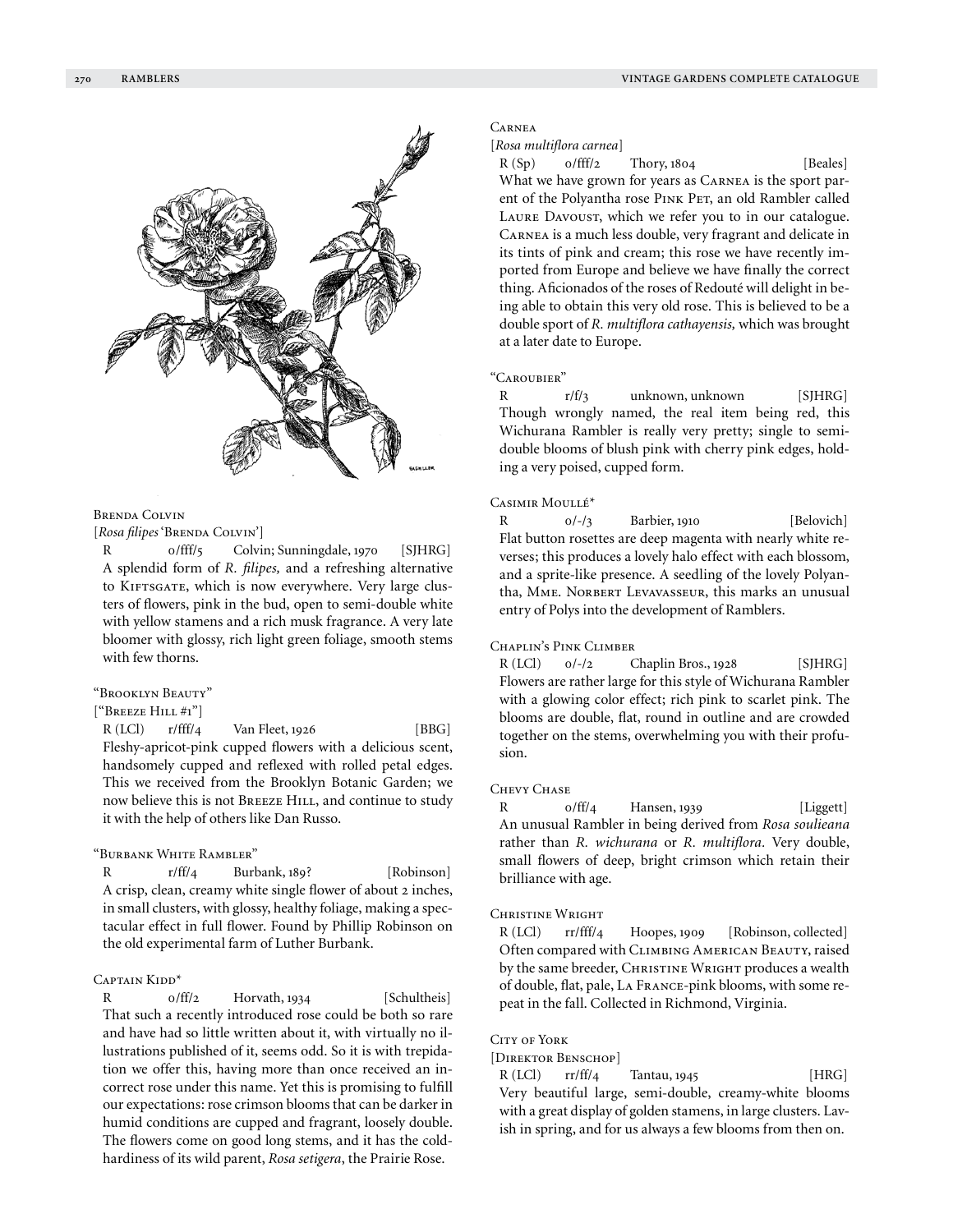## Claire Jacquier

R r/fff/3 Bernaix, 1888 [Robinson] A very unusual hybrid which has a strong Tea-rose look about the foliage and flowers; small blooms of scrolled petals, egg yolk and creamy yellow with a lovely perfume. A very heavy bloomer with only the most occasional of later flowers.

#### Climbing American Beauty

R (LCl) rr/fff/4 Hoopes, 1909 [Robinson, collected] Creating a stunning display in midsummer of large, double crimson-lavender flowers that are both shapely and very fragrant. In its heyday, so much a favorite in California that we still find dozens of old plants here in our county.

## Coral Creeper

 $R (LCI)$   $r/ff/3$  Brownell, 1938 [Russo] The rose we had offered for some years under this name is MAGIC CARPET. The real CORAL CREEPER was sent to us by Dan Russo who corrected our error. Flowers are moderate in size with large petals, opening flat, semi-double and elegantly imbricated like flat water lilies. The coloring is cerise at the edges turning to warm caramel-coral at the center, brightened with broad golden stamens.

#### **CORALIE**

R (LCl) r/ff/3 Paul, W., 1919 [Beales] Like JACOTTE, a Rambler of very warm coloring, CORalie was derived from Hiawatha and the Pernetiana HT Lyon-Rose, and has a long display of cupped blooms, coralorange in the bud fading to coral-pink and rose.

#### Courier\*

R (LCl) rrr/ff/5 Clark, 1930 [Roses Unlimited] Semi-double flowers of a delicate shade of pink tinted cream are produced in a mass explosion of bloom in the spring which lasts a good long while. A rapid grower but somewhat tender.

Crested Sweetheart (see Modern Shrub Roses)

#### Crimson Rambler

[The Engineer's Rose, Shi Tz-mei]

R (HMult) r/f/2 Turner, 1893 [Robinson, collected] Bright crimson, tightly packed blossoms an inch or so across in large clusters; at its American debut this was the brightest red Rambler on the market and it swept its way into gardens across the country. As its attraction to mildew became known, Crimson Rambler lost favor.

#### Crimson Shower\*

R  $0/f_3$  Norman, 1951 [Hortico] Small semi-double crimson flowers are deeply saturated with color, tending toward cherry-crimson. This lovely Rambler was created by Albert Norman, the amateur British rose breeder who also raised Ena Harkness and Frensham, two red roses that are still very popular.

## De la Grifferaie

R (HMult) o/fff/2 Vibert, 1845 [Robinson, collected] Very double flowers opening with stamens exposed, in the Gallica mould. Large clusters of deep cherry pink flowers fade gradually to blush; large, rugose, matte foliage. A Rambler that creates a very romantic, old-world effect.

## Debutante\*

 $R(HWich) r/f/3$  Walsh, 1902 [Beales] Fragrant, double rose-pink blooms in modest clusters wreath the long flexible branches of this cross between *Rosa wichurana* and the famous old Hybrid Perpetual, Baroness ROTHSCHILD (BARONNE ADOLPHE DE ROTHSCHILD.) A rose much admired by Graham Thomas, who used it with BLEU Magenta at Mottisfont Abbey.

## Donau!

#### [DANUBE!]

R  $r/fff/3$  Praskac, 1913 [SJHRG] A Rambler in the style of VEILCHENBLAU and VIOLETTE with flowers in between the two in color, a slatey lavender with round, rosette flowers in elongated clusters, very fragrant. Some rosarians question the identity of this, but it is the same as is seen in other collections in the world, most recently illustrated in *Botanica's Roses.*

#### Dorothy Perkins

R r/ff/3 J&P, 1901 [High Country Roses] The Grande Dame of rambling roses, which gave rise to a series of equally lovely sports, including Excelsa and WHITE DOROTHY. Quarter-sized blooms of 30 to 40 tiny petals, in large, elongated clusters. Coming after all the other oncebloomers are finished, these small-flowered Wichuranas are the delight of late summer.

#### Dr. Huey

 $R (LCI)$   $0/f/4$  Thomas, 1914 [UC Davis] Deep grenadine red to red-black, semi-double flowers each hold a boss of bright yellow stamens which are the real life of this somewhat somber bloom. Long used as a rootstock, we offer this virus-indexed form which will perform admirably either as a garden adornment or a rootstock.

#### Dr. W. Van Fleet\*

R (LCl) o/fff/4 Van Fleet, 1910 [Pagliari] Two things seem to separate this famous Rambler from its super-star sport, New Dawn: rebloom and fragrance. New Dawn blooms repeatedly, Dr. Van FLEET, as he's usually referred to, is fragrant enough to perfume the air. And perhaps there is a third difference, Dr. VAN FLEET is a supervigorous rose that can fill entire acres of ground, and New Dawn, sometimes slow, sometimes a brisk grower is rarely so rambunctious.

## Dundee Rambler

R  $0/fft/2$  Martin, pre-1837 [SJHRG] Very double, cupped, pure white flowers come in handsome large clusters with a sweet perfume. DUNDEE hails from the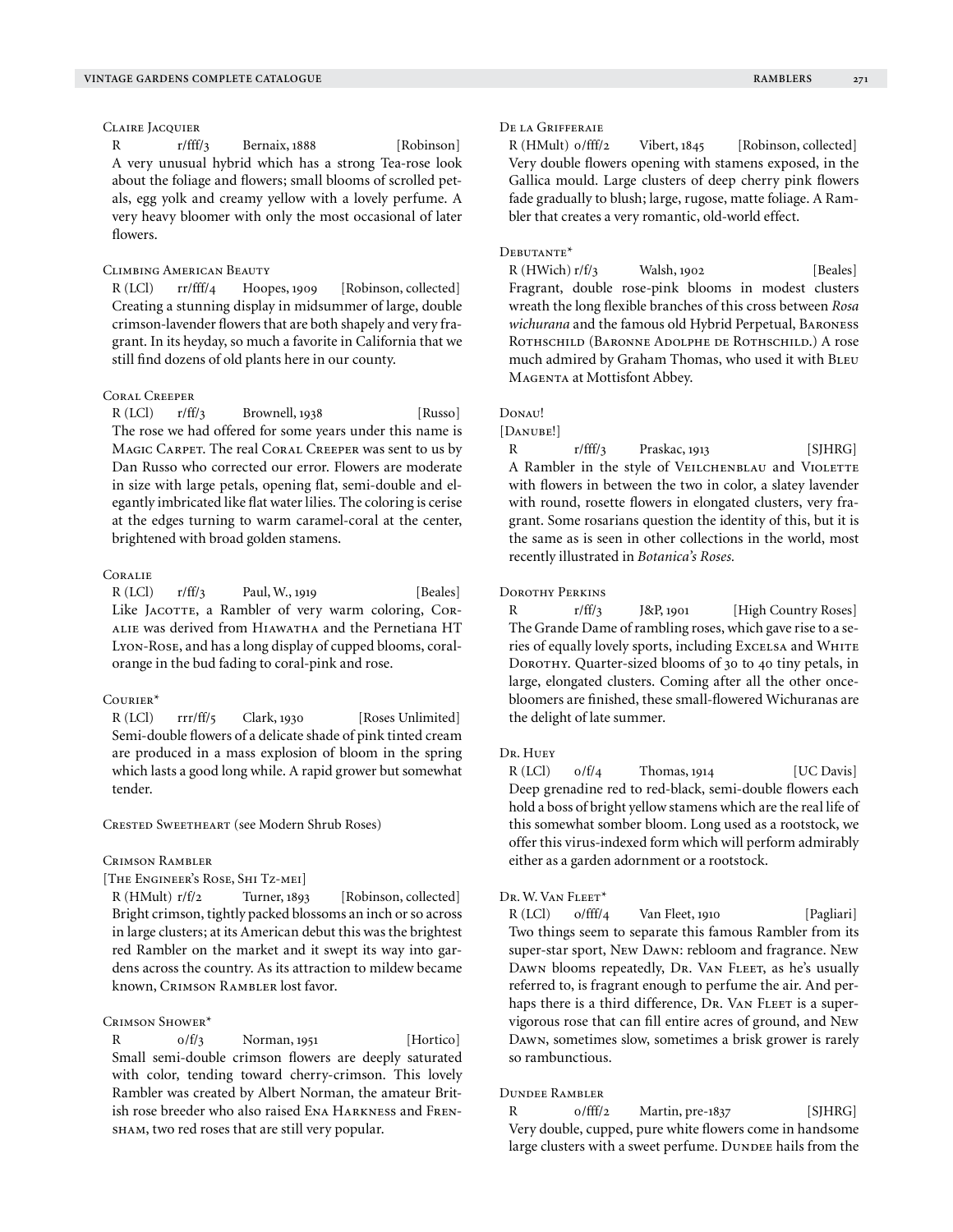same group as THE GARLAND, hybrids of the Ayrshire rose, and has a certain affinity with the Musk rose.

## Easlea's Golden Rambler

 $R$  (LCl)  $0/fft/4$  Easlea, 1932 [SJHRG] Large, very double flowers of primrose stained with gold in the outer parts of the petals, very fragrant; this rose, though a once bloomer, is still worth growing in modern gardens. Its foliage, bronzy green and lustrous is always attractive.

## Edmond Proust\*

R(LCl)  $r/fft/3$  Barbier, 1903 [Belovich] Not a one among you could resist this rose! Broad rounded flowers blend the purest rose pink with carmine, each petal folded down the center, then crimped sideways; the whole is crushed in a bundle and hung high on a stem, washing the air with the memory of a rose garden on a perfect summer morning.

## Elegance\*

R (LCl) r/ff/4 Brownell, 1937 [Pagliari] The flowers of this tough climber are more than deserving of the name, slender spiraled buds with rolled petal edges of rich butter yellow tinted brighter. They are excellent for cutting. We know no other rose of this color that is as cold hardy. Some rebloom in mild climates.

#### Elisa Robichon\*

R rr/ff/3 Barbier, 1901 [Belovich] A Wichurana rambler of salmon pink fading to pinkish buff, semi-double, in large clusters; Charles Quest-Ritson remarks on the Noisette influence in this rose which appears in the changeable nature of the coloring, salmon or apricot bleaching to buff, and in the very extended bloom season and late flower sprays of autumn. Much admired by its creator.

## Emily Gray

R (LCl) rr/fff/4 Williams, 1918 [Demits] Deep yolk-orange flowers, high-centered and rather Tealike, with a delicious, Tea-rose fragrance. Abundant, glossy, dark foliage, and the reward of a long sprinkling of flowers through the summer.

#### Erinnerung an Brod\*

R (HSet)  $0/ff/2$  Geschwind, 1886 [Schultheis] Very quartered old-rose flowers of deep maroon and violet purple tinted with crimson and rose. This Setigera hybrid from Rudolf Geschwind makes a handsome broad shrub or flexible climber.

## Ernst Grandpierre\*

R (HWich) o/f/3 Weigand, C., 1902 [Schultheis] Creamy white flowers with buttoned eyes glow with that shimmer that marks the Tea roses. A low and spreading Wichurana rambler of great beauty. Raised from PERLE DES JARDINS.

## **EUTERPE**

 $R (LCI)$  rr/ff/3 Tantau, 1937 [SJHRG] Small wavy flowers of apricot with salmon edges fading to creamy yellow tinted peach, flowers in clusters, cupped, with a charming liveliness in the twisting of petals. EUTERPE was one of the muses of mythology; she presided over music and was "the inspirer of pleasure."

#### Evangeline\*

R 0/fff/3 Walsh, 1906 [Russo] Single pink flowers an inch or so across, rosy at the edges and pale toward the center, softening to white, the petals have a distinctly wavy and pert twist to them which give tremendous life to the blooms and the overall display. We are very grateful to Dan Russo for bringing this correctly named rose to our collection and helping us to correct an old error.

## "Evangelist"

["Evangeline"]

R  $0/ff/2$  Walsh, 1906 [Huntington] Tiny, light-pink single flowers in very large, domed clusters, the individual blooms pale to near white around the stamens; a most delicate effect in a rose. We have given this a new mystery name as we had been selling this incorrectly as Evangeline, the true form of which we received from Daniel Russo. Our mystery name alludes to the powers of persuasion that sometimes mislead.

#### Excelsa

#### [Red Dorothy Perkins]

R r/ff/3 Walsh, 1909 [Robinson, found] Bright rose-red, very double blooms packed with small petals, in long panicles; an effective color combination with the glossy, apple-green foliage. Flowers somewhat larger than DOROTHY PERKINS. Daniel Russo points out that this is a seedling of *R. wichurana* × CRIMSON RAMBLER, not a sport of DOROTHY PERKINS, as we proposed in our last catalogue.

#### Félicité et Perpétue

R (HSem)  $o/ff/3$  Jacques, 1828 [Robinson, collected] Perfectly formed rosettes of palest pink, fading to white, in large, long clusters. One of the most admired of the Ramblers, for good reason; its elegant flowers stand in lovely contrast to the dark green foliage.

## FLAMMENTANZ

R (LCl) o/ff/4 Kordes, 1955 [Pickering] Unlike most of the roses in this group, FLAMMENTANZ is derived from an Eglantine hybrid and *Rosa* × *kordesii.* Its foliage is apple-scented like the SwEET BRIAR's, and it covers itself in extra-large blooms of deep crimson with a spicy fragrance.

# Flora

## ["Raspberry Ripples"]

R (HSem) 0/fff/3 Jacques, c. 1830 [HRG] Pendant cups of lilac to raspberry-pink, the color faintly blotched or stippled, in small clusters, nicely scented. We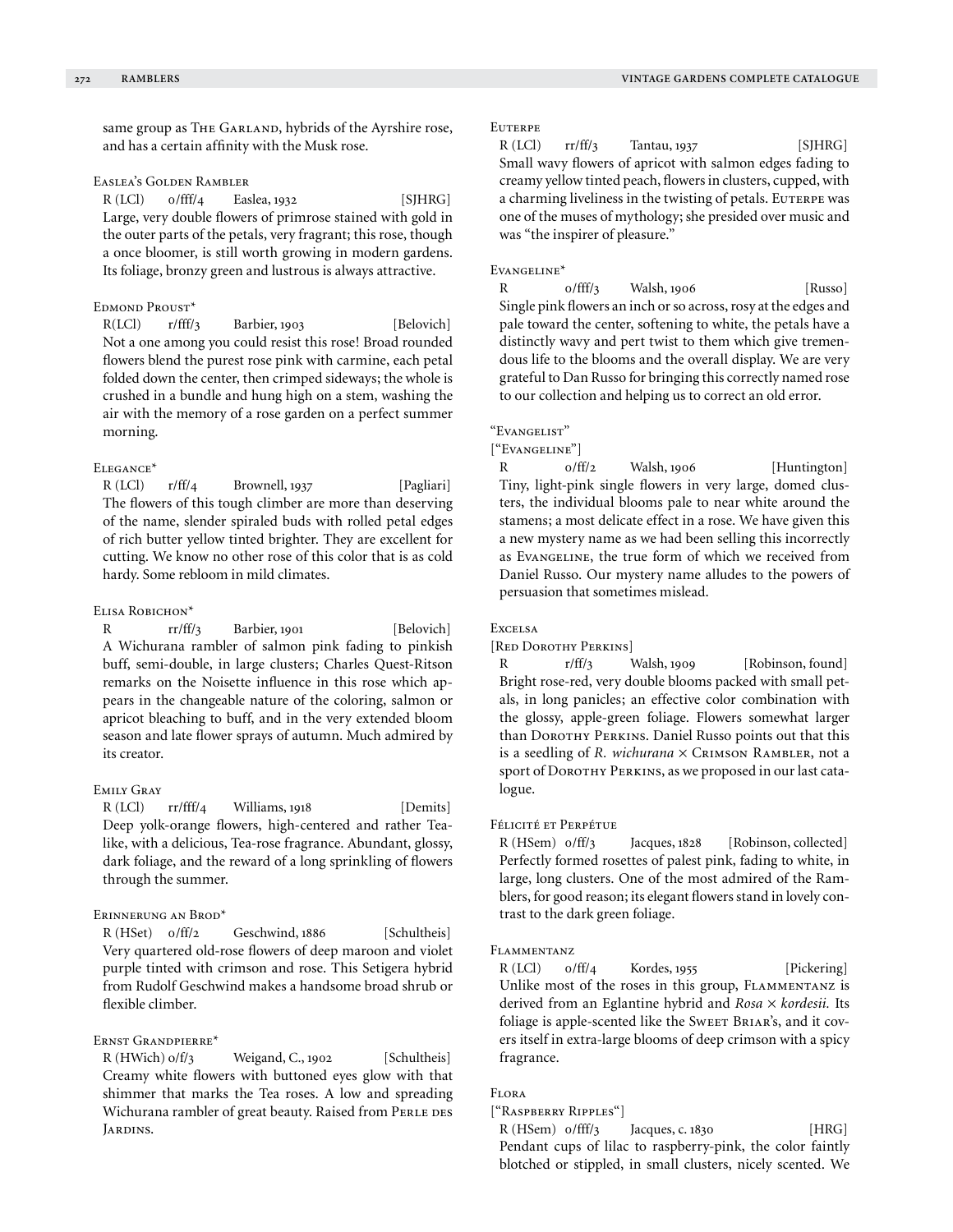are convinced that this mystery rose introduced by Heritage Rose Gardens is the same as the rose we saw at Sissinghurst Castle, labeled Flora.

#### "Flora #2"

["Sangerhausen Flora"]

R r/f/3 unknown, unknown [SJHRG] Flora #2 comes from Sangerhausen in Germany, and may be correct; however the two plants are similar in all the details that are recorded in the literature. What sets this apart from the first Flora is the coloring, blush pink marbled with soft rose pink on the inside of the cupped flowers, with a white eye. Most appealing is the light fragrance of mangos.

## "Forestville Hybrid Gigantea"

R (HG) 0/fff/4 unknown, found [Robinson, collected] In the mould of such beauties as BELLE PORTUGAISE, this rose offers large, full, Tea-like flowers of deep carmine-rose to purple; a great spectacle when in bloom. The habit is less climbing than other Gigantea hybrids, more shrublike and arching.

## **FRAGEZEICHEN**

R  $0/f/3$  Boettner, 1910 [SJHRG] Cupped flowers, full and swirled within, bright lilac pink fading to cameo pink, this seedling of DOROTHY PERKINS has her ability to make massive displays of flower.

## François Foucard\*

R rr/ff/3 Barbier, 1900 [Huntington] A rose that we have long had in our collection, but never knew its name and never had brought into our catalogue until now. This exquisite Barbier Rambler is a modest creeper that blooms repeatedly, but never very heavily, with small, Tea rose blossoms of creamy primrose yellow. This was given to us from the Huntington as Primevere.

#### François Juranville

R r/ff/3 Barbier, 1906 [Matson] Among the most sumptuous of the very flexible-caned Ramblers, François Juranville has quite a following. Her large, full-petaled blooms, often buttoned in the center, are light salmon-blush to warm-pink with yellow petal bases.

## Fräulein Octavia Hesse

rr/fff/4 Hesse, 1910 [Lowe] One of the better repeaters among the Ramblers, flowers are creamy white with a yellow underglow, very fragrant, rather loosely double.

#### **GARDENIA**

#### ["Westport Yellow Rambler"]

r/fff/4 Manda, 1899 [Huntington/Demits] Cool yellow, elegantly scrolled buds open creamy white, the shade of gardenia-flowers or of magnolias. Lovely blend of Tea-rose and apple scent.

#### **GARISENDA**

R r/fff/4 Bonfiglioli, 1911 [Huntington] Rivetingly beautiful flowers grace this Rambler, which is a cross between *Rosa wichurana* and SOUVENIR DE LA MALmaison. It inherited an elegance of flower form from the latter, and an iron constitution from the species. Little known, rarely grown, but very worthy.

#### Gem of the Prairies\*

R (HSet)  $0/\frac{f}{2}$  Burgess, 1865 [Ashdown] The medium-sized rich crimson-maroon rosettes lighten on the edges for a striking two-tone effect. A hybrid of *R.*  setigera crossed with the famous old HP MME. LAFFAY. Dan Russo has raised important questions over this rose which seems identical to what is distributed as GESCHWIND's ORden.

#### General Testard

[seedling of AMERICAN PILLAR]

R r/ff/4 Pajotin-Chédane, 1918 [SJHRG] Seedling of AMERICAN PILLAR, this too is single with rather large, showy flowers of deep red with a white eye.

## Gerbe Rose

R(LCl) r/ff/3 Fauque; Langue, 1904 [Schultheis] Broad, double flowers of cupped and reflexed form, petals with a frilled wavy edge, clear pink with tints and veins of deeper color. Pale primrose stamens. A real charmer.

## Geschwind's Orden\*

R  $0/f/2$  Geschwind, 1886 [Schultheis] Very double, quartered flowers, just an inch or two across are deep cerise with a halo of white. We received the same plant as GEM OF THE PRAIRIES and are attempting to sort out the correct name for this.

#### Geschwind's Schönste

R  $r/f/2$  Geschwind, 1900 [SJHRG] Red flowers of many petals open flat and quartered, the "most beautiful" of Geschwind's hybrids by his own accounts. A hybrid of *Rosa setigera* with a tendency to flower later, as well.

Ghislaine de Féligonde (see Hybrid Musks)

#### Glenn Dale

R (LCl) r/ff/4 Van Fleet, 1927 [Schultheis] Expansive double flowers of creamy, large petals which open wide and flat, exposing a boss of stamens. A very shade-tolerant rose with handsome, healthy, dark green foliage.

#### **GOLDEN GLOW**

R rr/ff/4 Brownell, 1937 [Sequoia] An elegant climber from the 1930s with many virtues: large, spiraled blooms of rich clear yellow, a hardy constitution, handsome foliage, a fresh perfume, and in areas with a long growing season a modest rebloom in the autumn.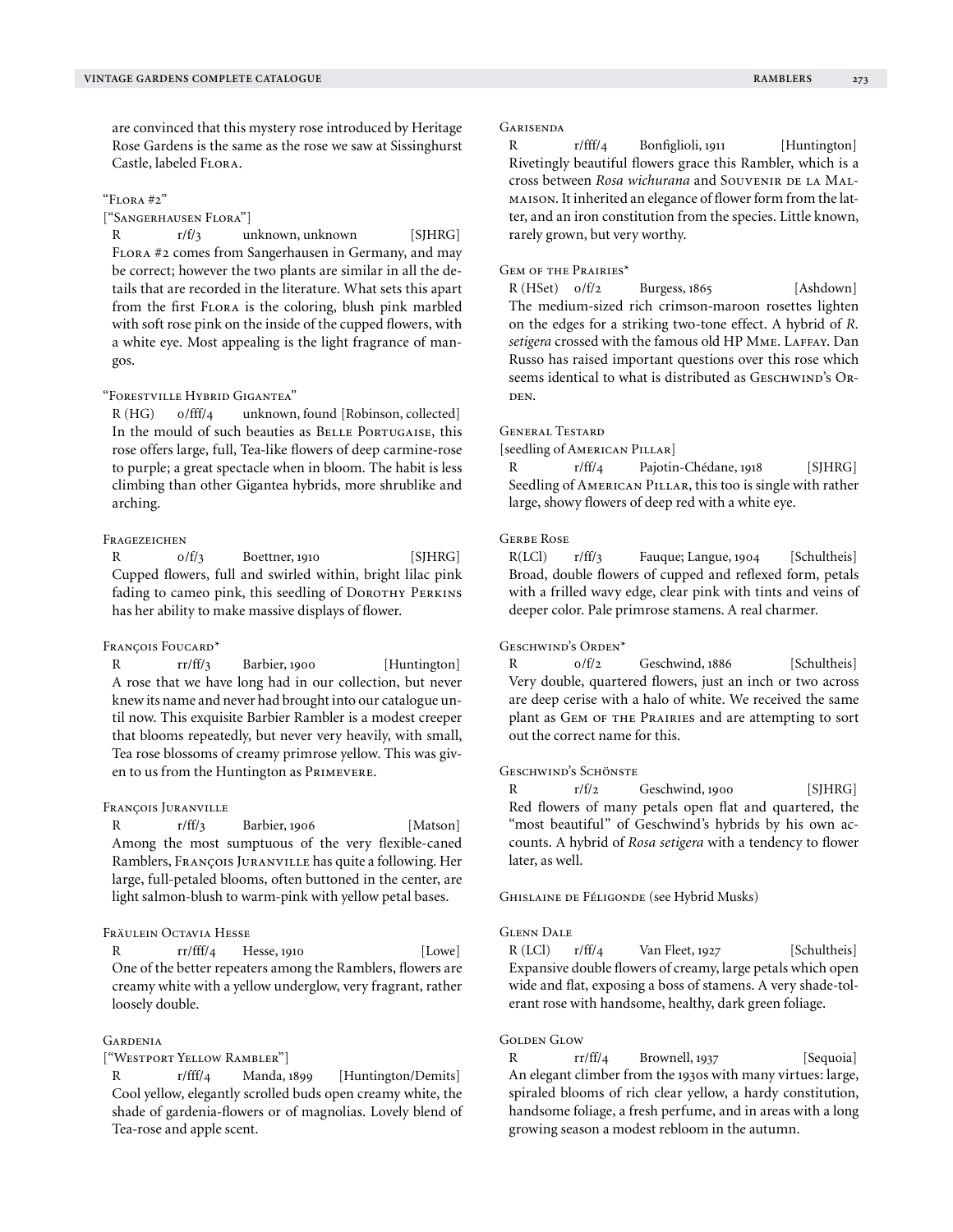## **GOLDFINCH**

R  $r/fff/4$  Paul, 1907 [HRG] Graham Thomas makes much of this unassuming Rambler. I love its soft yellow coloring and carefree habit, and think it deserves to be widely grown.

## Gruss an Breinegg\*

R  $o/ff/2$  Bruder Alfons, 1925 [Belovich] Proof that even the mind of a contemplative spiritualist can be distracted by the beauty of roses; the simple Multiflora hybrids of Brother Alfons of Germany remain today preserved at Sangerhausen. This simple gem is mindful of the Hybrid Musk roses Mozart and Ballerina, with the same bright, lush foliage and large domed clusters of deep pink single flowers.

#### GRUSS AN FREUNDORF<sup>\*</sup>

R 0/fff/3 Praskac, 1913 [Belovich] Dark crimson flowers with white petal bases are semi-double showing yellow stamens. They crowd themselves in broad clusters, looking like heavy clusters of brilliant fruit. Their late arrival in the rose calendar is welcome and the plant, despite being in good part Wichurana, is very cold hardy. Fruity fragrance!

Gruss an Zabern (see Hybrid Musks)

#### Harry Maasz

 $R (LCI)$   $rr/f/4$  Kordes, 1939 [Luhn/Hortico] From Daisy Hill, a hybrid of *Rosa macrantha,* crossed with an old dark-red HT, BARCELONA. The result is a rose of delightful character; single deep crimson blooms, white at the eyes, which keep a cupped form; can be a vigorous climber.

## "Healdsburg Glory"

R r/fff/4 unknown, unknown [Knopf & White] Brilliant wine-rose pompons in large, flat clusters, making a spectacular show; at its peak in May.

## Hélène Granger\*

 $R$  (HMult)  $r/ff/2$  Granger, 1910 [Guillot] Flowers reminiscent of those of PHYLLIS BIDE, are small and loosely double in open panicles. Starting coppery yellow and tinted with pink they quickly fade to buff and pinkish white.

## Henri Barruet

R r/f/3 Barbier, 1918 [Heirloom] Old-fashioned flowers of very unique coloring, changing much the way the colors of PHYLLIS BIDE change; starting yellow with a mauve petal edging, paling to near white with carmine edges and wash.

## Hiawatha

R  $r/f/4$  Walsh, 1904 [Lowe] A very famous Rambler, long prized for its single blooms of deep rose-red, centers white with a handsome cluster of golden stamens. From the complex hybrid Rambler CRIMson Rambler.

## Himmelsauge\*

R (HSet) 0/fff/2 Geschwind, 1895 [Ashdown; Fineschi] Another rarity from Geschwind that was introduced by J. C. Schmidt in 1895. Derived from *Rosa setigera* pollinated by the Rugosa variety PLENA. Flowers are a velvetly purple crimson fading lighter, large, quartered and fragrant. Sets good hips for later color, and has beautifully textured leaves. We received this from Paul Zimmerman as a part of the distribution of rare roses from the Fineschi Garden in Tuscany, Italy.

"Huntington 'Seven Sisters' "—*Missing from our collection.*

#### I. X. L. R.

[I.X.L.]

R  $0/$ fff/2 Coolidge, 1925 [Eisen] This massive Rambler is nearly thornless, hence its attraction to nurserymen; it has been long used as an interstock, providing the long, smooth stems for tree roses. Flowers deep violet-purple with white markings; smooth, glossy foliage, prone to mildew.

#### INDRA

 $R (LCI)$  rr/ff/1 Tantau, 1937 [SJHRG] A breathtaking sight in full bloom, cupped flowers in massive panicles, rose pink, giving an effect of solid, smothering color. I saw this recently at the San Jose Heritage Rose Garden and knew instantly I wanted to grow it in my own garden.

#### **JACOTTE**

R (LCl) r/fff/4 Barbier, 1920 [Robinson, collected] The most vivid coloring I know among the large-flowered seedlings of *R. wichurana;* globular blooms opening cupped, orange in the bud, rich tawny yellow and coppery-gold when fully expanded. Collected in Richmond, Virginia.

"Janet B. Wood"

["Orangefield Ayrshire"]

R (Ayr) 0/fff/3 (Beales), reintroduced, 1990

[Heirloom]

An old, recently rediscovered Ayrshire Rambler, named for its finder. Peter Beales believes it may by the original Orangefield Ayrshire, raised at Loudon Castle in 1768. Semi-double, scented white blooms in small clusters.

#### Jean Guichard

R r/ff/3 Barbier, 1905 [SJHRG] Barbier created some sublime Ramblers by crossing Tea roses with *Rosa wichurana,* resulting in blended colors of rich warm tones which fade to softer pastels, like the Teas. JEAN GUICHARD starts vermilion and yellow in the bud an opens to a warm peach and carmine blend. Flowers double and lightly scented.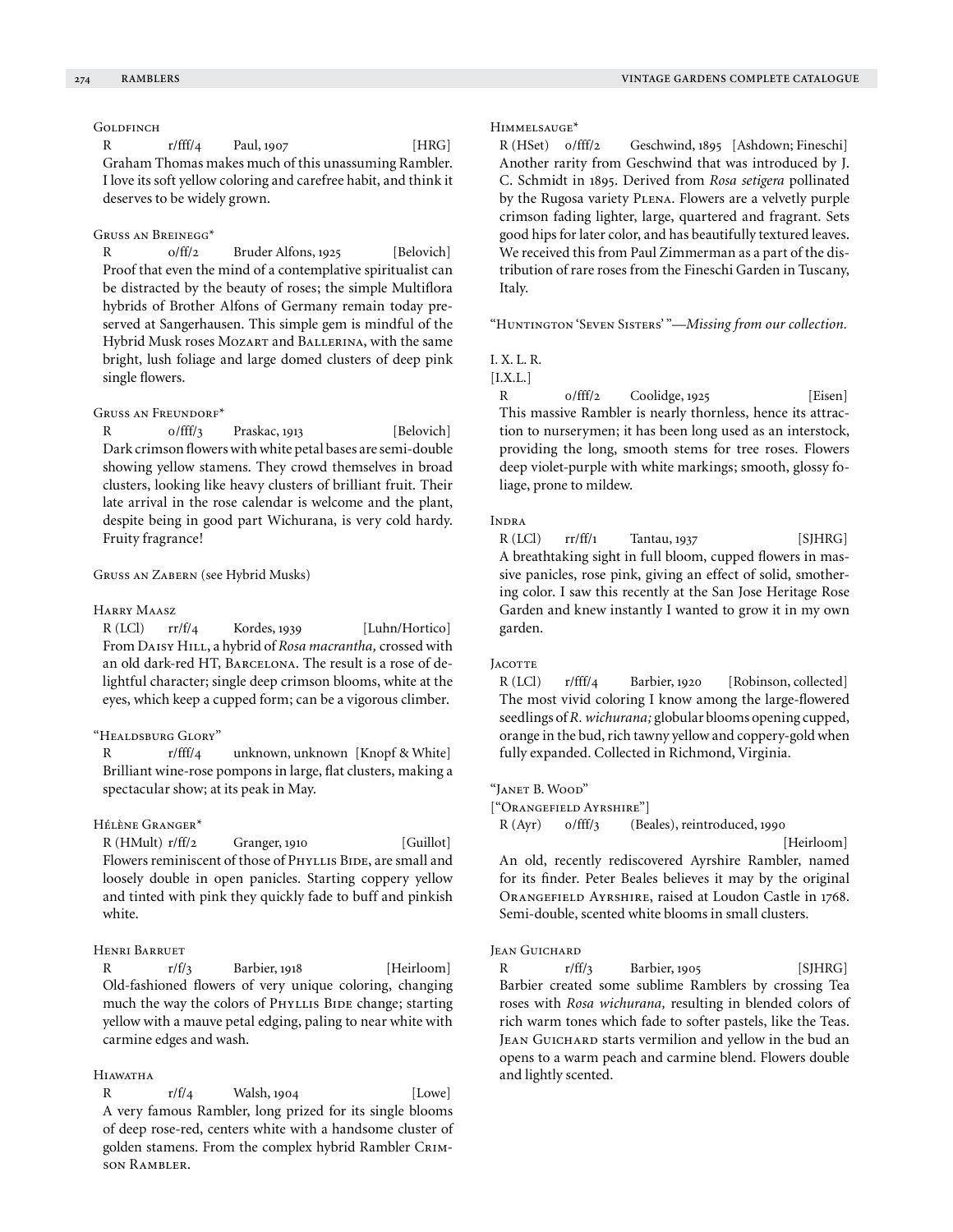Jekyll's Own Rambler

# [Miss Jekyll]

R (Ayr) o/fff/3 unknown, found [HRG] From Joyce Demits and Virginia Hopper comes this lovely old Ayrshire Rambler; flowers double white and sweetly scented. This has also come to us as VIRGINIAN ROSE and as Miss Jekyll, the latter name being listed in Dickerson's recent book.

## **JERSEY BEAUTY**

R 0/ffff/4 Manda, 1899 [HRG] "JERSEY CREAM" would be a fine name for this lovely singleflowered Rambler, whose large, creamy-white flowers are very strongly scented and elegantly displayed against deep, glossy-green foliage.

#### Kew Rambler

R 0/fff/5 Royal Botanic Gdns, Kew, 1913

[UCBBG]

Soulieana gives its greyish foliage and the Rambler Hiawatha its pink flowers to this unusual shrub. The flowers are pink blushing to white at the centers and it sets a crop of orange hips. A very, very vigorous shrub for the back of a planting. Spectacular in bloom and in fruit.

#### L'Heritieranea—*Missing from our collection.*

#### LA FRAICHEUR<sup>\*</sup>

R  $r/f/3$  Turbat, 1921 [Belovich] That moment of cooling at the end of the day is "La Fraicheur," an apt connotation for this rose which begins a soft rose pink and pales to white, all the while appearing to become fresher rather than to fade. The small rosettes are held many ways in the cluster, enlivening the impression of an undaunted rose.

#### La Perle\*

R  $r/ff/3$  Vigneron, 1904 [Demits] Pearly white companion to ALBÉRIC BARBIER. This blooms in large clusters, very full of petals, buttoned at the heart, wafting the typical green apple scent derived from *Rosa wichuraiana*.

#### LADY GAY

R r/ff/3 Walsh, 1905 [HRG] A healthy and refined version of DOROTHY PERKINS, with warm, light-pink, double, pompon flowers in conical clusters. A seedling of BARDOU JOB, a remontant climber with dark red flowers.

#### LADY GODIVA\*

R  $r/f/3$  Paul, 1908 [Belovich] The rose pink sport of DOROTHY PERKINS, less prone to disease, and with flowers of a fuller, more domed effect, LADY GODIVA has been unobtainable in America for decades despite its popularity in the early 20th century.

#### LAFOLLETTE

[SENATEUR LAFOLLETTE]

R (S) o/fff/5 Busby, pre-1867 [Beales] Those who love BELLE PORTUGAISE will welcome the arrival of this rose, also a Hybrid Gigantea, with long, scrolled flowers of carmine tinted salmon pink, rose madder in cool weather, with a delicious fragrance. The blooms are large and full and make magnificent cut flowers.

### LAURÉ DAVOUST\*

["Carnea," see also Carnea for comparison]

HMult r/ffff/2 Laffay, 1834 [HRG] Extremely robust growth, very double, pretty flowers of rose pink paling quickly to blush, with a wonderful fragrance. For some years we have grown and sold this under the name we received it as, "Carnea," a reference to *Rosa multiflora 'Carnea,'* an ancient form of *R. multiflora* brought to Europe from Japan. That rose is portrayed by Redouté, and is not the same as this, however similar.

## Léontine Gervais

R (LCl) r/fff/4 Barbier, 1903 [Wayside] Beautiful as this rose is, it never comes up to the vivid coloring shown in catalogues; on first opening the flowers are deep apricot, flushed with orange, but this is fleeting. A more subtle blend of soft apricot-buff, with a sweet, apple fragrance remains.

#### Little Compton Creeper

R (LCl) r/ff/4 Brownell, 1938 [Knopf, collected] A simple, elegant flower of clear pink, glowing with cerise-pink; flowers single and quite large, foliage glossy, olive-green and disease-free. Our friend Ruth Knopf found this hiding out in the ancient alleys of Charleston. Despite the name, the plant itself is not little; it was named for the Brownells' home town, Little Compton, Rhode Island.

## "Long John Silver"

R (LCl) o/fff/2 unknown, unknown [Heirloom] Very double, powder-white flowers that open with an oldfashioned, flat, quartered effect, this very vigorous rambler seems most likely misnamed, as the original variety, raised from a Pernetiana parent, SUNBURST, was cream tinted. Dan Russo shared this with us as well as photos of the less double, cream tinted rose from Elizabeth Park in Connecticut. Dan suggests that one possibility for this cultivar is the Horvath hybrid, ICELAND QUEEN. Thank you, Dan.

#### Lykkefund<sup>\*</sup>

R 0/fff/5 Olsen, 1930 [Belovich] A tree climber of great beauty, LYKKEFUND combines the pendant, soft-orange fruit of *Rosa helenae* with rather remarkable flowers, frilly, semi-double, white but overpowered by the stamens which give an orange glow to the mass of flowers. Very sweetly scented, blending the musky fragrance with Damask. Zepherine Drouhin was the other parent! From Anne Belovich's collection.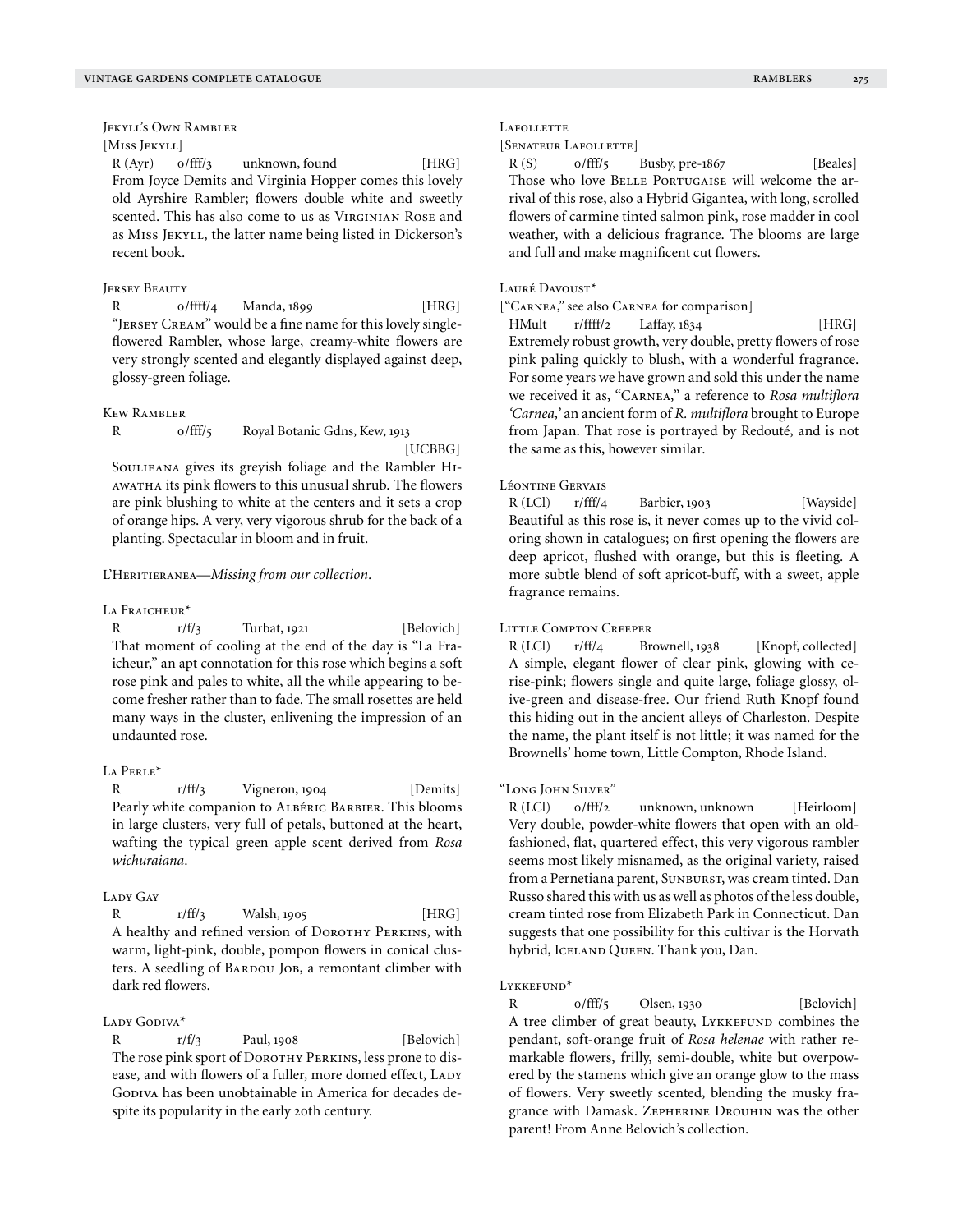## MAGIC CARPET<sup>\*</sup>

## ["Coral Creeper"]

 $R (LCI)$   $r/fft/3$  Brownell, 1941 [BBG] Very large and shapely, semi-double flowers of soft strawberry-rose to apricot-rose, quite fragrant, with the fresh, apple scent of Wichuranas. Flowers come in large to small clusters. Thanks to Dan Russo of Connecticut, we have been able to correct the name of this rose which we have sold incorrectly as the rambler CORAL CREEPER.

#### MAID MARION\*

R r/fff/3 Wals, 1909 [Russo] Single bright pink flowers fade to white at the centers; the petals are held apart with great poise and have a lighthearted dance to them that is very engaging. A great American treasure to be shared with our generation thanks to Dan Russo.

## "Mannington Mauve"\*

["Mannington Lavender"]

R r/fff/2 unknown, unknown [SJHRG] A delightful rambler discovered at Mannington Hall, where Peter Beales' collection of old roses is displayed. It is believed to be a seedling of THE GARLAND, which may be possible, given the pale coloration of the foliage. Rich magenta to pale lavender, the flowers blend these compelling tones beautifully. It fills a color niche which is very much lacking in climbing roses.

#### Marco\*

R (HWich) r/ff/3 Guillot, P., 1905 [Guillot] White flowers, white in the bud, cupped and elegantly formed with perfect, shell-like petals, open to reveal depressed centers of pale amber to apricot. Brightly scented and a dense carpeting plant.

## Maria Liesa\*

R 0/ff/5 Liebau, 1936 [Belovich] Flowers of clear rose with a white center are small and single with yellow stamens. Their Multiflora profusion and dense domed clusters make up for the small flower size, and a plant in full bloom is remarkable indeed. Another of Brother Alfons' miracles!

## MARIE GOUCHAULT<sup>\*</sup>

 $R$  (HWich)  $rr/f/3$  Turbat, 1927 [SJHRG] A repeat-flowering Rambler in salmon red, from one of the great breeders of Ramblers, Turbat of France.

## **MARY LOVETT**

R (LCl) rr/fff/4 Van Fleet, 1915 [HRG; Russo] The third of the three lovely Lovett sisters immortalized by Dr. Van Fleet, this time with a snow-white rose of exquisite form and fragrance. Care free. Use as a climber or as a Rambler for the dooryard.

## Mary Wallace

R (LCl) rr/fff/4 Van Fleet, 1924 [Demits] Cupped, reflexed blooms of soft, warm pink, large, borne in small clusters. We have been very impressed by the duration of bloom on Mary Wallace, which gives flowers for most of the summer in California.

## MAY **OUEEN**

R r/fff/3 Van Fleet, 1899 [Schultheis] A very flexible Rambler, with flowers of soft, clear pink, informal but elegant, appearing abundantly in mid-summer. Graham Thomas gives high praise to this rose.

## Minnehaha

R r/ff/3 Walsh, 1905 [Lowe] Very similar to DOROTHY PERKINS with larger, fuller flowers of a deeper shade of pink, tinted carmine, flowering toward the end of the once-blooming rose season. A profuse producer and thus a very showy variety.

## "Miriam's Single White Wichurana"

R rr/ff/3 unknown, unknown [Wilkins] This seedling or hybrid of *Rosa wichurana* seems nearly identical with the species but for scale; it is larger in every way. Two- to three-inch, pure-white, single blooms in modest clusters, larger caned and more vigorous than *Rosa wichurana,* and tending to bloom over two to three months, leaving a bumper crop of cranberry-sized, scarlet fruits.

#### Mme. d'Arblay

[Wells White Climber]

R  $r/ffff/5$  Wells,  $1835$  [SJHRG] One of the rare old Ramblers like THE GARLAND, from the same breeder who introduced that rose in the same year. All the charm of the early offspring of *Rosa multiflora.* Pale flesh pink buds open magnolia white, small, double, in very large clusters; exceedingly fragrant.

## Mme. de Sancy de Parabère

R (Bslt) r/fff/1 Bonnet, 1874 [Matson] The Boursaults as a whole are small of flower, though floriferous; this is the exception. MME. DE SANCY's flowers are massive, with particularly large guard petals of soft clear pink, and a mass of smaller, pinker inner petals, producing a peony effect. Much more sprawling than the other Boursaults.

## Mme. Grégoire Staechelin

[Spanish Beauty]

 $R (LCI)$   $0/fff/4$   $Dot, 1929$  [Pickering] Pedro Dot crossed two roses, the HP FRAU KARL DRUSCHKI and the HT CHÂTEAU DE CLOS VOUGEOT, which should have resulted in a Hybrid Tea with good rebloom. Instead he came up with a soft pink, cabbagy-flowered once-blooming Rambler, and it stole the hearts of millions of rose growers, the world over.

## **MONTECITO**

R 0/fff/5 Franceschi-Fenzi, 1930 [Huntington] A massive tree climber, sensitive to cold even in our normally mild climate, MONTECITO was bred in Italy, a cross between *Rosa gigantea* and *Rosa brunonii.* Large, fragrant, single white blooms.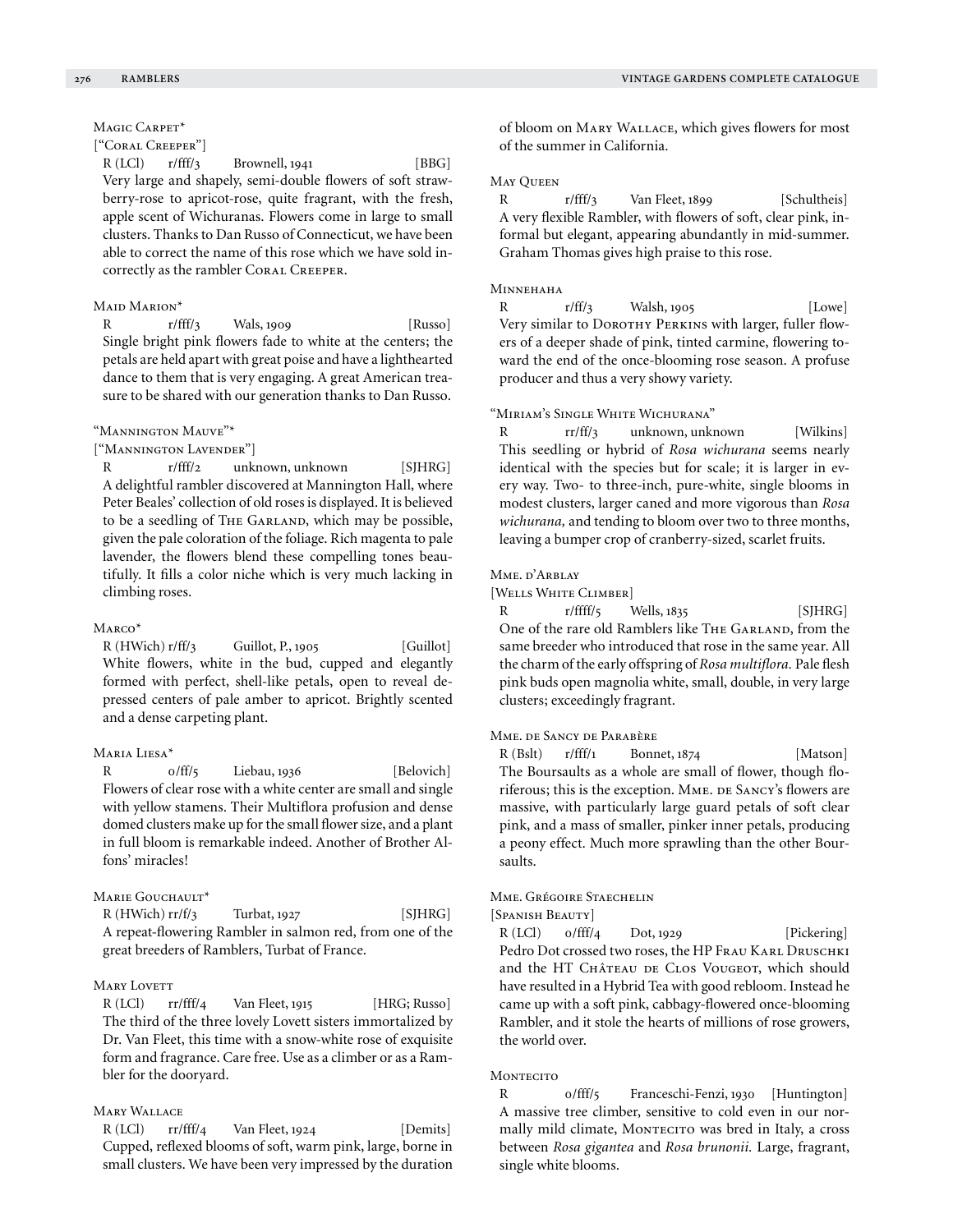Morletti—*Missing from our collection.*

Mrs. Arthur Curtiss James

[Golden Climber, "Ruth's Mystery Rambler"]

R (LCl) r/fff/4 Brownell, 1933 [Knopf, found] Large, bright, clear-yellow blooms of Hybrid Tea perfection light up this carefree Rambler whose lustrous, forest-green leaves make their own rich contribution to the garden.

## Mrs. F. W. Flight

R (LCl)  $0/f/4$  Cutbush, 1905 [Heirloom] Loosely double, rose-pink blooms in wide clusters; with the charm and abundance of one of the old Polyanthas in a very wide-ranging Rambler. A rose that is much admired still today in Europe and Britain.

#### "Mt. Vernon Pompon"

R  $0/f/4$  unknown, found [Knopf, found] Ruth Knopf spotted this in our neighborhood, on Mt. Vernon Road. Its flowers stand widely apart from one another in the clusters, giving the effect of stars; the white, very double blooms are less than an inch across. Appears to be a perfect balance between *R. wichurana* and *R. multiflora.*

## "Mystery Muse"\*

## $[$ "Thalia"]

R (HMult) o/fff/2 Schmitt, 1895 [Huntington] All of the Multiflora hybrids are beautiful, with their graceful wide flower clusters, soft foliage, and pineapple scent; but this semi-double white rose is particularly graceful. It is more compact than most others, and as such lends itself well to the smaller garden. We have offered this for some years as THALIA, the true form of which we received from Schultheis of Germany recently. This unknown beauty remains with the muses for the time being . . .

#### Neige Rose

R (LCl) r/ff/2 Delbard-Chabert, 1955 [Hahn] Neige is the French word for snow, and this rose often surprises because people expect a white flower; the full sense of the name is "Pink Snow" which seems fitting. Large, shapely flowers are double, soft rose pink with a coral glow.

## Newport Fairy

R  $0/ff/5$  Gardner, 1908 [Humenick] A massive Rambler with very large, single blooms, pale strawberry pink with a cream center, in enormous heads that last long on the plant. I have grown this some fifty feet up an old douglas fir, from which it cascaded with a veritable Niagra of spring bloom.

"Old Lavender Rambler"—*Missing from our collection.*

Orange Everglow\*

[sport of Copper Glow]

 $LCl (R)$   $r/ff/3$  Brownell, 1942 [Otto Lund] This rare sport of Copper GLow was shared with us by Otto Lund. It is a more apricot orange form of the equally rare Brownell Rambler whose blooms soften from coppery orange to buff yellow. The flowers are semi-double with a lively upright poise to the petals. An American heirloom.

## **ORIOLE**

R  $r/fft/2$  Lambert, 1912 [SJHRG] Small, soft yellow blooms with cupped form fading to creamy yellow exhude a sweet, fruity fragrance, and are particularly lovely set against the shining, bright green foliage. This seedling of AGLAIA is, unlike its thorny parent, quite unarmed.

#### PAUL DAUVESSE<sup>\*</sup>

R 0/fff/5 Barbier, 1933 [Belovich] Very double, very casually buttoned and quartered flowers of magnolia yellow, large and fragrant; this rose is the Rambler equivalent of the Tea rose Devoniensis, and a sensuous addition to the garden.

#### Paul Noël

 $R (LCI)$   $r/ff/3$  Tanne, 1913 [Hortico] Out of the Tea Monsieur Tillier, this double, fragrant Rambler shares the same warm blend of pink, copper and saffron.

#### Paul Ploton

R rr/f/3 Barbier, 1910 [SJHRG] A Wichurana with a long-lasting display of rich, cerise pink flowers, semi-double, loose and informal, but so tightly packed in its clusters they appear to be large pompons. Rich apple-olive green foliage with a lustrous gloss. Blooms till early autumn.

#### Paul Transon

 $R (LCI)$  rr/ff/3 Barbier, 1900 [Lowe] An unassuming rose with wide, ruffled petals of soft, warmpink with a coral glow, which Vita Sackville-West used to such stunning effect on the brick walls of Sissinghurst Castle.

#### Paul's Himalayan Musk Rambler<sup>\*</sup>

R 0/ffff/5 unknown, c. 1916 [Temple] Much beloved and late to our collection, Paul's Himalayan Musk stifles the senses with its fragrance. Very big clusters of small flowers, the blooms are blush to rose pink. A vigorous, massively mounding plant, it tip-roots and seeds readily around it. Beware; we have seen it envelope parked vehicles when given the chance.

## Paul's Lemon Pillar

R (HTCl) r/fff/4 Paul, 1915 [Matson] Very large, scrolled, delicious flowers the color of whipped cream blended with lemon juice, more lemony with part shade. Very fragrant. This makes a very beautiful companion with the pink and white flowers of the hybrid Giganteas like Belle Portugaise and Belle Blanca.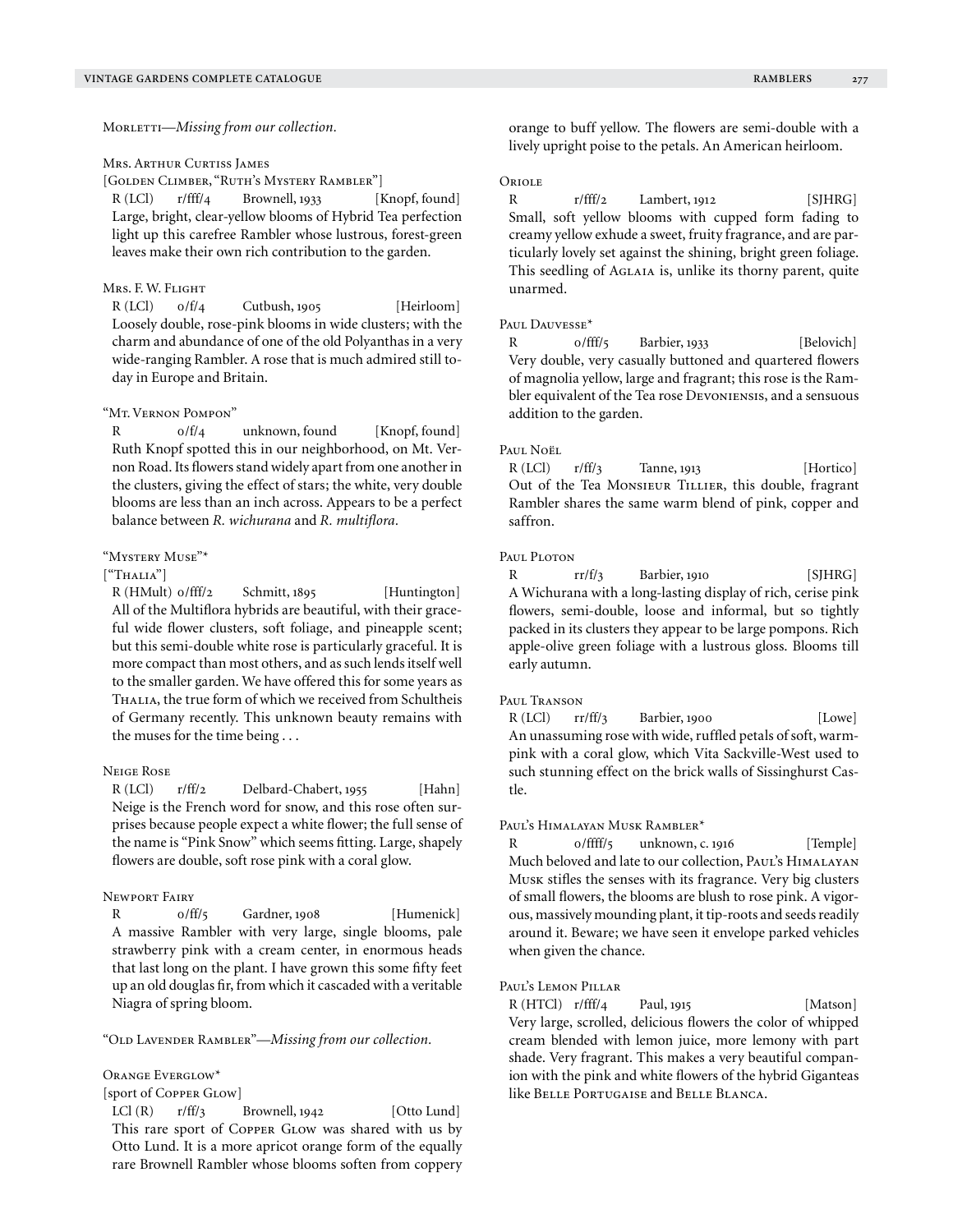## PEMBERTON'S WHITE RAMBLER\*

R r/fff/3 Pemberton, 1914 [Schultheis] Forest green leaves, lustrous and dense set the ground for pure white lowers, an inch or two across, in small clusters, cupped and double and with a languid, drooping stance. Spicy fragrance.

## Perle von Britz

R (HMult) o/fff/2 Kiese/Schmidt, 1911 [SJHRG] Opalescent blossoms of blush pink tinted rosy lavender with notched and rippled petals; this makes a very pretty picture with its pink tipped edges. Sweetly scented, with qualities of both *R. wichurana* and *R. multiflora.*

#### Poëma (see Hybrid Musks)

#### Primevère

 $R (LCI)$   $0/fft/4$  Barbier, 1929 [Robinson] "Primrose" draws its name from the pale yellow coloring; very large, full-petaled flowers of old-fashioned complexity on a lax, waxy-foliated Rambler. This rose reminds me of the climbing Tea rose Devoniensis, which can be a most exquisite shade of primrose yellow in some seasons and white a few days later. So too is Primevère variable in its coloring.

#### Princesse Louise

R  $0/$ fff/5 Jacques, 1829 [Heirloom] Globular flowers of palest pink to white open very double and loosely arrayed, this deliciously scented old Rambler can make a superb pillar rose. An Ayrshire Rambler issued in the same year as the following rose, also from Jacques.

## Princesse Marie

## ["Belvedere"]

R 0/fff/5 Jacques, 1829 [Heirloom] Glowing pink, very double blooms in modest clusters, set against light-green, quilted foliage; sweetly scented. A massive grower, from the Ayrshire group, which Graham Thomas says can reach 40', evidenced in the tree-climbing plant of this in the garden at Nymans, in Sussex.

#### Psyche\*

R r/fff/2 Paul, 1898 [Schultheis] Cream flowers overlaid with pink adorn this Rambler introduced by George Paul in 1898. A cross of Turner's Crimson RAMBLER with GOLDEN FAIRY (a Polyantha), the small flowers come in very large clusters, beginning late in the season, very sweetly scented, an unusual trait for Multiflora hybrids, particularly any seedling of CRIMSON RAMBLER.

#### PURITY

R r/ff/3 Hoopes & Thomas, 1917 [Huntington] Lives up to its name, not only in color but in the clean, flawless foliage and clear fragrance; 3-inch flowers of cupped form, broad and semi-double, bone white tinted greenish within, scented of green apples.

## Queen of the Belgians\*

R  $0/fff/3$  unknown, c. 1840 [Beales] Small, very double white flowers tinted creamy yellow; this rose is unique among the Ayshires in having very symmetric blooms of neat, rounded form, and rather thick petals. Very fragrant, and like all the Ayshires, absolutely spectacular in full bloom!

## Queen of the Prairies

R (HSet) r/fff/2 Feast, 1843 [Huntington] Deeply cupped blossoms packed with fragrant petals of dark pink, shaded lighter; these can be quite large on a well-grown plant. The handsome, berry-like foliage of *Rosa setigera* is a fine foil to the flowers. A most elegant hybrid which belongs in more American gardens.

## Rambling Rector

R  $0/fft/2$  unknown, 1910 [Matson] Semi-double flowers of white with amber-yellow stamens, flowers cupped and very fragrant, these come in profusion in late June on a large arching plant. We suspect that this may not be the original rose of this name, which ought to have pale pink tints, at least on occasion, whereas the plant now widely grown can be rather heavily tinted amber-yellow in very cool moist seasons. In this respect it is similar to other Ayrshire Ramblers like THE GARLAND and DUNDEE Rambler, which were considered "Musk" hybrids, what we assume is a reference to the Musk rose of the poets, *Rosa arvensis.* Whether this conundrum is ever resolved or not, this is a very beautiful rose to grow. For more on the confusion between this and SEAGULL, see the latter.

#### Ramona

R (HLaev) r/ff/4 Dietrich & Turner, 1913 [Humenick] A sport of Anemone in overwhelmingly brilliant cerisepink. The large, single flowers are visible at quite a distance, making this an excellent choice for growing along a fence line. The name, from Helen Hunt Jackson's best-selling novel about a woman of mixed Indian and European lineage, alludes to the variety's descent from the Cherokee Rose, *R. laevigata.*

#### Red Moss Rambler

R rrr/ff/4 Moore, 1990 [Moore] Deep, bright crimson, semi-double flowers open from mossy buds. A very thorny, late addition to the Ramblers, but the first red Rambler to offer mossy sepals; a specialty of Ralph Moore's breeding program.

#### René André\*

R r/ff/3 Barbier, 1901 [Demits] Similar in style to François Juranville, the double flowers of René André start live very lively, blending yellow, copper, and pink into a pastel of peach pink. They share the elegant form of fully expanded Tea roses, complex and informal.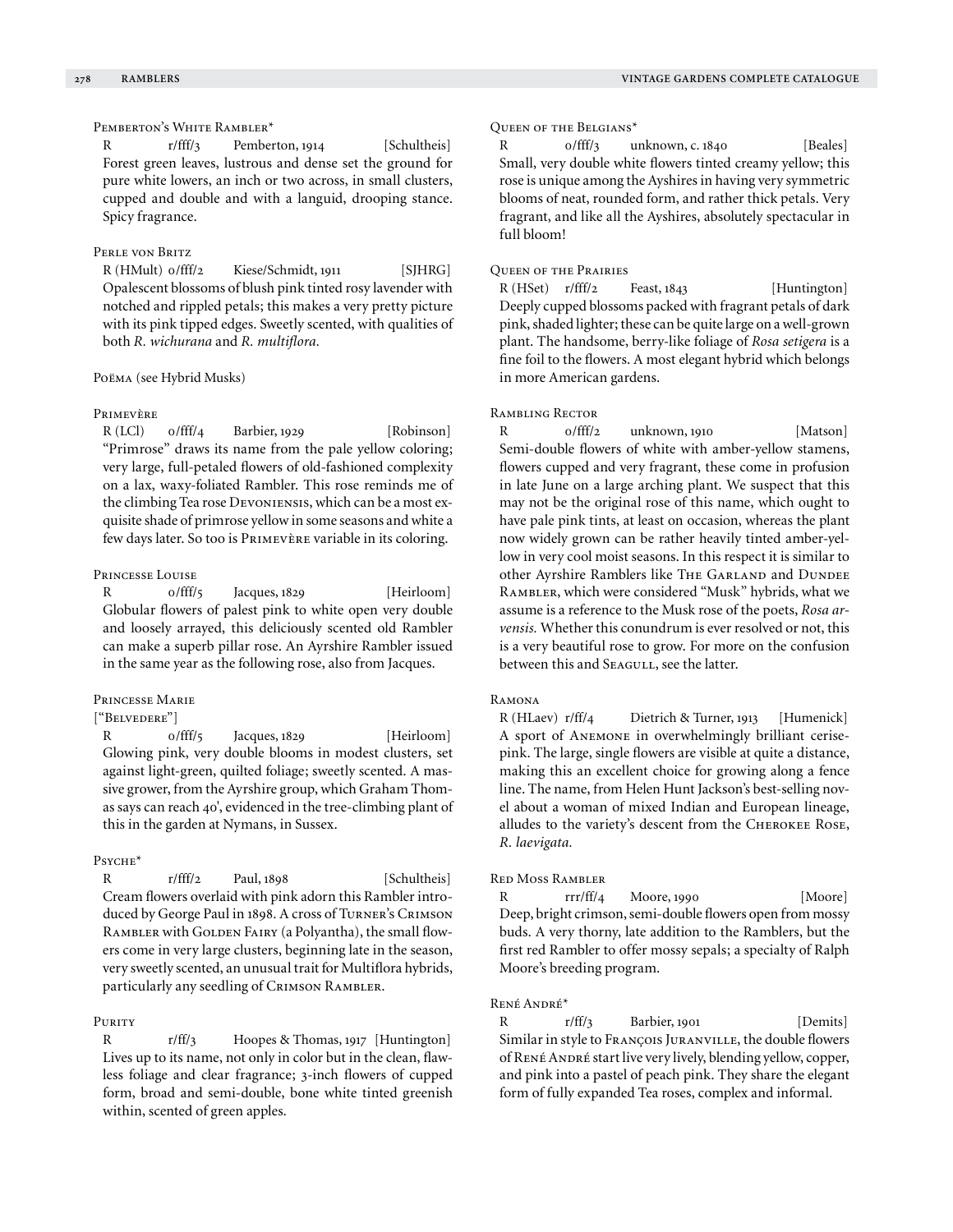#### **ROBINETTE**

R r/ff/3 Moore, 1943 [unknown] Single violet-red blooms with a cup of yellow stamens; a very charming early Ralph Moore introduction, and a one-of-akind color in Ramblers.

#### Rose-Marie Viaud

R  $r/fff/3$  Igoult, 1924 [Lykke] Rose-Marie Viaud bears the most perfectly formed flowers of the purple Ramblers, small high-centered rosettes of rosy-plum with a spicy fragrance. There is less of white in this rose than in other Ramblers of similar color, like Vio-LETTE and VIELCHENBLAU, which sets ROSE-MARIE VIAUD apart.

#### Roserie\*

#### [ROSARY]

R r/ff/5 Witterstaetter, 1917 [SJHRG] Presumably a darker pink sport of TAUSENDSCHÖN, it does so appear to us. We received this from the San Jose Heritage Rose Garden as REPEATING TAUSENDSCHÖN. Flowers are nearly crimson, double, held crowded in clusters of loose petals.

### Rosy Garland\*

[sport of The Garland]

R  $0/fft/2$  Robinson, 2002 [Robinson] Our tribute to Gertrude Jekyll who greatly admired The Garland. This rose pink sport of that fine Rambler has all of its parent's good qualities; a vigorous, healthy habit, delicious perfume and a display of solid bloom that obscures every leaf for several weeks.

#### Ruga

R (Ayr)  $r/f/3$  unknown, 1830 [Huntington] Pretty pink and white buds open to flattish flouncy flowers about 3 inches across, profuse against the smooth dark foliage and green wood.

#### Russelliana

[Scarlet Grevillea, Russell's Cottage Rose,

Souvenir de la Bataille de Marengo]

R (HMult) o/fff/2 unknown, 1837 [Matson] This rose has many synonyms, including SCARLET GREvillea and Russell's Cottage Rose, but most of all I like Souvenir de la Bataille de Marengo (Souvenir of THE BATTLE OF MARENGO), because this rose, with its great quartered blooms of red stained with magenta and fading white about the edges and within, seems a fitting tribute to the wounded and lost souls of the bloody Napoleonic Wars.

#### Sander's White Rambler

R r/ff/3 Sander & Son, 1912 [Schultheis] Bright green, glossy foliage creates a luxurious background for the double white rosettes of this lovely old Rambler. Very rampant, almost carpeting growth. Its slender wiry stems make for easy training on structures, and the pretty foliage is meant to be seen up close.

#### **SEAGULL**

R 0/fff/2 Pritchard, 1907 [Huntington] It is clear that considerable confusion reigns over this and another rose called RAMBLING RECTOR; we have thought that the two are similar enough to be identical. Recently we received a plant of SEAGULL from an English collection that more distinctly varies from the rose we know as Rambling RECTOR. It is nearly single, with some small extra petals close to the stamens, white, washed with amber yellow in cool springs. The two roses are very similar and appear to share certain characteristics of *Rosa arvensis,* having much in common with THE GARLAND, MME. D'ARBLAY, and some other Ayrshire Ramblers. Fragrant and very beautiful. Either rose would be well worth growing.

#### SEBASTOPOL QUEEN\*

R 0/f/2 Vintage Gardens, 2003

[chance seedling]

A chance seedling that occurred in our old orchard. Flowers come in large clusters and are single white with blushed edges. The lovely glow of color in the flowers is matched with a delicious perfume, and later followed by one of the more dramatic displays of hips we have seen in our garden, the fruits aging to a soft salmon-orange. Comes in to bloom late in May here and seems impervious to disease. Appearances indicate that it is a seedling or hybrid of the *Rosa soulieana* that came to us from the Huntington crossed with a Multiflora Rambler. I suspect that that Rambler was the false *R. soulieana*. Named for a local apple brand.

#### Sénateur Amic

 $R (LCI)$   $r/fft/5$  Nabonnand, 1924 [Beales] Large, large-petaled flowers in the style of BELLE PORtugaise, warm salmony pink tinted cool carmine pink toward the petal edges. Delicious fragrance. Occasional flowers later in the season. This Hybrid Gigantea is a strong grower but not quite of the formidable habit of BELLE PORtugaise.

#### Seven Sisters

 $R$  (HMult)  $0$ /fff/ $5$  unknown,  $1817$  [ARE] Having waded through dozens of candidates for this name, we are convinced that the Antique Rose Emporium have come up with the right thing. Now, if only it would agree to bloom for us (more than its annual dozen sprays), we would be happy. Informally double flowers mauve in the bud, opening lilac-pink, changing to pink and blush, each cluster showing a range of these colors.

#### SHOWER OF GOLD

R r/ff/4 Paul, 1910 [HRG; Demits] Very double and shapely, deep yellow blooms that fade to light lemon, opening elegantly like short, cupped Hybrid Tea blooms.

#### **SILVER MOON**

R (LCl)  $r/f/5$  Van Fleet, 1910 [Robinson, found] Great, round, single white flowers with a silvery glow, effective against the very dark, glossy foliage. It is a rose I believe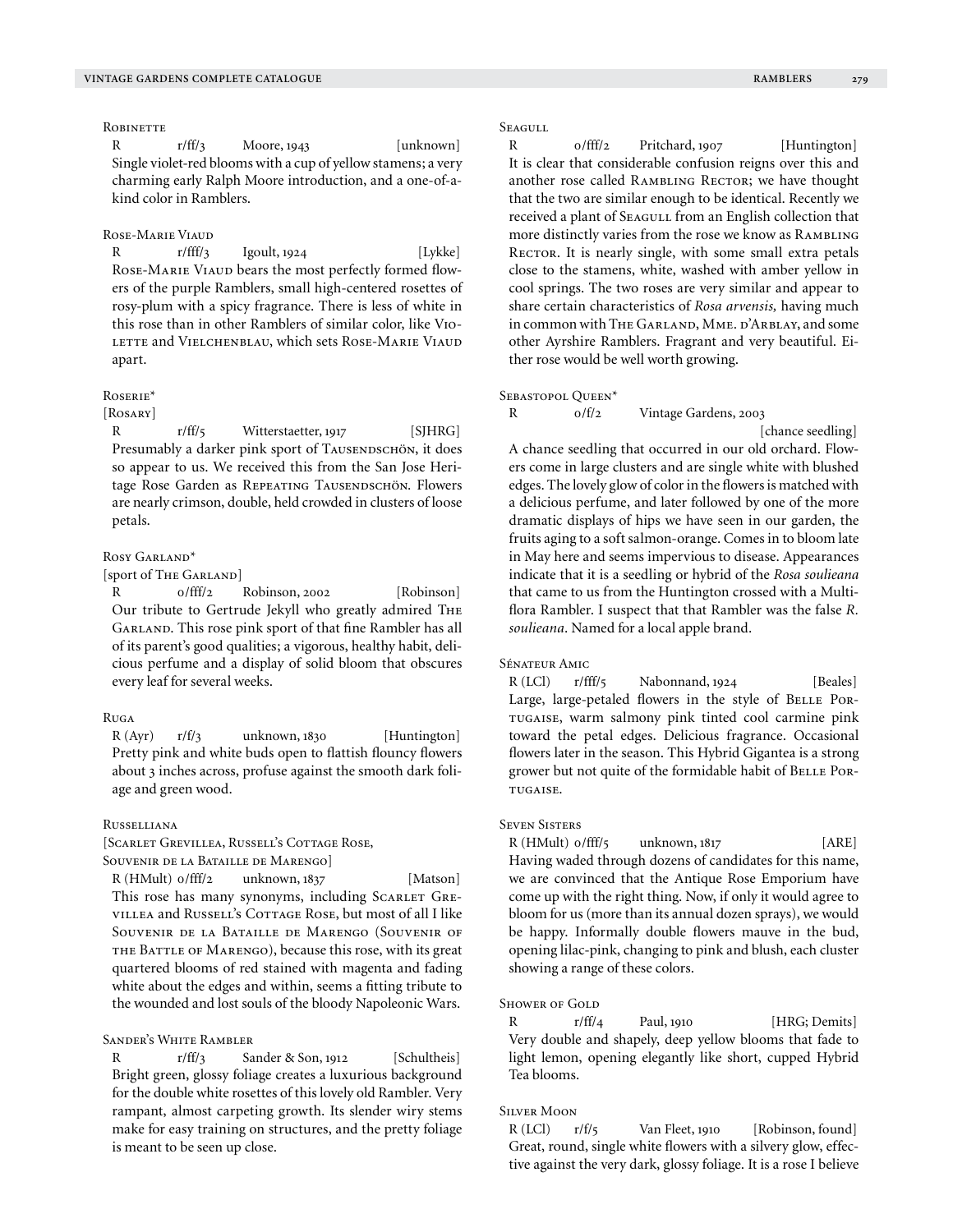will still be flourishing a hundred years from now without our caring one way or another. A familiar survivor at old California homesteads.

#### Sir Cedric Morris

R (LCl) o/fff/5 Morris; Beales, 1980 [Hortico] An unusual rose in the mould of other giant climbers like LA MORTOLA, this hybrid between *R. glauca* and *R. mulliganii* has small, scented white flowers whose five petals stand slightly apart, giving an extra delicacy. These come in large clusters and are set against smooth foliage which is pewter toned, a sort of olive drab dusted gray.

#### **SNOWFLAKE**

R  $r/fff/3$  Cant, 1923 [SJHRG] This charming old variety has very double flowers with quilled petals which make a starry shape, pure white with creamy centers and a fresh fragrance. A Wichurana Rambler resistant to mildew and with an extended bloom season.

## Souvenir de J. Mermet\*

R (HWich) rr/f/3 Mermet, 1934 [Guillot] A thrilling color spectacle: SOUVENIR DE J. MERMET starts as a cupped flower, cream to white in the bud, opening to reveal brilliant, scarlet-rose coloring. The blooms continue reflexing to broad formal pompons with buttoned centers. The bicoloring is particularly effective through the life of the flowers.

#### **SPECTABILE**

[Spectabilis]

R (HSem) rr/fff/3 unknown, pre-1846 [Lowe?/HRG?] Cupped blooms with feathered petal edges, quite double, opening from lavender buds to soft mauve-pink. Very fragrant; notably remontant. What is grown today is a rambling, wiry plant of the Sempervirens group, with charming double, almost white blooms, but there is some mystery surrounding the rose of this name which may have been reddish or purple and related to the Tea-Noisettes. Perhaps the answer may be found in investigating some of the synonyms: Ayez, Noisette Ayez, Rose Ayez.

#### SWEETHEART\*

R r/fff/3 Walsh, 1899 [Russo] With its charming double rosettes of rose and dusky pink, mottled like an old Scotsbriar rose, SwEETHEART is a milestone reintroduction by Dan Russo of this very famous American Rambler, bred by Walsh of Woods Hole, Massachusetts.

#### **TAUSENDSCHÖN**

[Thousand Beauties]

R (HMult) r/ff/5 Schmidt, 1906 [Pagliari] The rose of a thousand beauties displays an array of colors from bright pink to white in early summer. The cupped flowers are borne in abundance; the plant is vigorous and healthy.

#### Tea Rambler

R  $rr/fff/5$  Paul, 1904 [Lykke] Ever dream of having a "rose mountain" in your garden? If so, try Tea Rambler; it is vigorous beyond belief, not overly thorny, and completely covers itself for many weeks in early summer with a blanket of pink snow. The flowers are large and rather shapely, very fragrant, and cut quite well.

## Thalia

#### [see also "Mystery Muse"]

R (HMult) 0/fff/2 Schmidt; Lambert, 1895 [Schultheis] Semi-double flowers with waved petal edges, notched and lively in their undulations, the color is white, just touched with blush pink, the fragrance rich and pungent. We have grown an imposter under this name for many years, as have all North American nurseries. We are pleased at long last to have received the correctly named rose from Schultheis of Germany.

## The Beacon

R  $r/f/2$  Paul, W., 1922 [SJHRG] Cupped flowers, single to semi-double, bright true red with a large white eye and red stamens, makes a brilliant picture. Glossy apple green foliage and a stout spreading habit similar to American Pillar's.

## The Garland

R (Misc) o/ffff/5 Wells, 1835 [Huntington] Another of the Ayrshire hybrids which have been called hybrids of the Musk rose, for which we read the Musk rose of the poets, *Rosa arvensis;* Tiny flowers with boxy, squaredoff petals, white touched faintly with pink and cream in very large clusters. Gertrude Jekyll admired this rose as an antique.

#### Thelma\*

R (HWich) r/ff/4 Easlea, 1927 [Beales] A delightful rose of warm pink flowers, fairly double and blended in coloring; this is mindful of early large-flowered climbers like Climbing American Beauty, but utterly unique.

## **Thor**

 $R (LCI)$   $r/ff/4$  Horvath, 1940 [Huntington] Deep crimson blooms of enormous size, with some sixty or more petals tightly swirled, opening wide and flat, with a sweet Damask fragrance.

## Thoresbyana—*Missing from our collection.*

#### TOBY TRISTAM<sup>\*</sup>

R 0/fff/5 Target, c. 1970 [Beales] Small single white flowers with straw-yellow stamens are held apart from each other in massive clusters, giving a glittering effect. Excellent to train up quickly into trees and very fragrant, we received this from Peter Beales' nursery. Beales indicates this is a reintroduction from Mrs. Target, circa 1970. Similar to *R. brunonii* and *R. filipes*.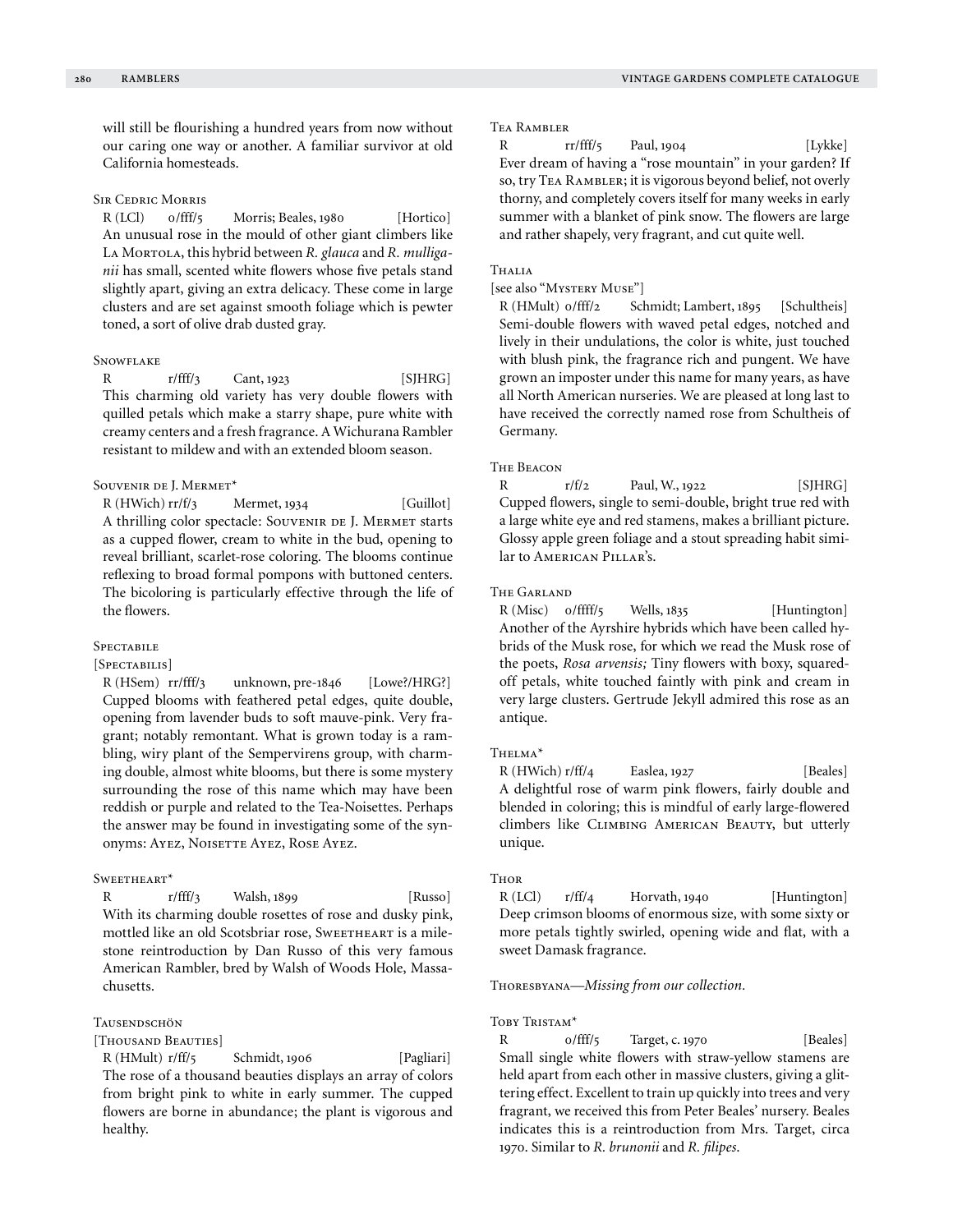Treasure Trove

R 0/ffff/5 Treasure, 1977 [Hortico] A new entry into the realm of tree-climbing, house-smothering roses, Treasure Trove is unique and worthy; flowers are pale cream, blushed with apricot, lilac, and pink, charmingly cupped and wide, in clusters of 100 or more.

## Twilight Mist

R (LCl)  $o/fft/5$  Robinson, 1994 [Robinson] This seedling of MONTECITO raised by Phillip Robinson produces large pale lavender semi-double saucers. The plant is a very large Rambler or tree-climber and blooms in mid-May.

## **VEILCHENBLAU**

[Blue Rambler, Blue Rosalie, Violet Blue]

R (HMult) r/fff/2 Schmidt, 1909 [Robinson, collected] Charming violet cups, heavily streaked with lilac and white, opening to show bright yellow stamens, small, in clusters, on a plant with luxurious, apple-green foliage.

## Venusta Pendula

 $R (Ayr)$   $0/ff/3$  reintro, Kordes, 1928 [Lowe] Three-inch flowers of soft warm blush, semi-double with a charming open form, sprinkled with dark stamens. Redpurple wood; vigorous growth.

#### **VIOLETTE**

 $R$  (HMult)  $r/fff/2$  Turbat, 1921 [Lykke/Lowe] Pure deep violet flowers, very double, perfect rosettes in large clusters. Certainly a candidate for the "bluest" of roses, but apart from that a lovely, richly colored variety that reminds one of purple grapes, with a sweet, fruity fragrance.

## WARTBURG

R r/ff/3 Kiese, 1910 [SJHRG] Needless to say that for English speakers the name alone might sell this rose just to add to the "folly bed" along with Le Rire Niaise and The Green Rose. This charming Multiflora Rambler deserves a second look; small, double flowers in large, open clusters in varying shades of pink from cerise-purple to clear pink. Sweetly scented.

#### Wedding Day

R  $0/$ fff/5 Stern, 1950 [unknown] A fascinating rose, derived from *Rosa sinowilsonii,* from which it inherits very lovely, pewter-green foliage; it is as vigorous as its parent. The small single flowers come in massive clusters and open white but gradually become tinted with pink as they age. Very fragrant. Very pretty round orange hips.

#### WEETWOOD<sup>\*</sup>

R r/ff/5 Bawden, 1983 [Belovich] Good portraits of this rose are hard to find; the flowers, rose pink, modest, double and fragrant, are touched with a glow of buff at the heart which quite transforms them. Quest-Ritson accuses this of being a faulty bloomer, but we attribute his experience to the shadow cast on his garden by Mount Doom.

## Weissrote Mme. Sancy de Parabère

[White Mme. Sancy de Parabère]

R r/fff/1 Grimm, unknown [SJHRG] This blush sport of MME. DE SANCY is of very mutable color which ranges from not much different from its parent to nearly white, tinted with streaks of pink, varying with the climate.

#### WHITE DOROTHY

R  $0/ff/3$  Cant, 1908 [Robinson, found] This white sport of the once greatly popular Rambler Doro-THY PERKINS is my favorite in the line of sports and bears the same tiny pompon flowers, comprised of 30 to 40 tiny petals, in large, elongated clusters.

#### WHITE MRS. FLIGHT

R (HMult)  $0/f/2$  Rockford, 1916 [Robinson collected] White sport of Mrs. F. W. FLIGHT, with the same Poly-like charm. Cupped flowers in large clusters, healthy, lustrous foliage of deep olive green, and bone-white petals which remain very clean till they drop; a much-loved rose in Britain.

#### WICHMOSS

R r/ff/4 Barbier, 1911 [Wilkins] Barbier first added moss to the Ramblers with this lovely creation; soft pink, semi-double flowers of old-rose fragrance, mossy buds, and the glossy, dark foliage of *R. wichurana.*